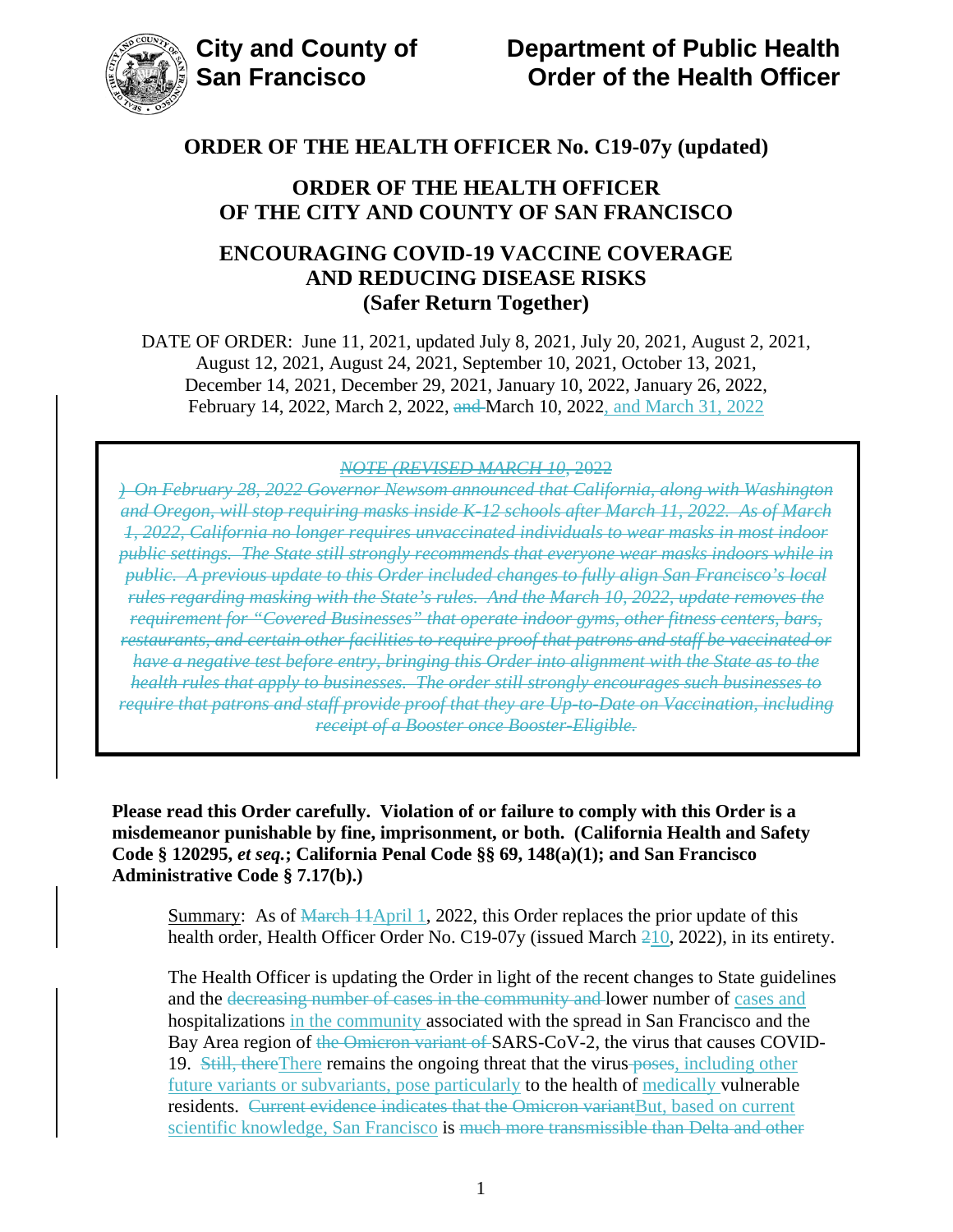

## **ORDER OF THE HEALTH OFFICER No. C19-07y (updated)**

variants well positioned to address future increases in cases due in large part to the high rate of vaccination in the community, greater availability of effective treatments for those who are vulnerable to severe disease, and effective use of mitigation strategies, such as masking in indoor public settings when there are high levels of community transmission. The best pathway for San Francisco to continue to move forward in the face of the virus, and that individuals who have had only is for as many people as possible to complete their initial vaccine series are susceptible to the Omicron variant.of vaccination and receive their boosters when eligible. Medical data to date also show that individuals who have received a booster shot increase their immunity to a level that confers significantly more protection from all circulating SARS-CoV-2 variants, including the Omicron variant and BA.2 subvariant, compared to completing just the initial vaccine series, and generally prevents severe disease. The United States Centers for Disease Control and Prevention and the California Department of Public Health now-recommend that everyone who has been vaccinated receive a booster shot as soon as they are eligible because immunity wanes several months after completion of the initial vaccine series. And the CDC and CDPH recommend that people receive the Pfizer-BioNTech or Moderna booster if they canIn the future, the Health Officer may need to adjust health precautions depending on the specific characteristics of future variants, and if so, the Health Officer will continue to use the least restrictive health measures to prevent severe disease on a population level basis in the community.

Vaccination remains a critical component in preventing COVID-19 and its associated health harms. Individuals who have not received their initial vaccine series or a booster shot are more likely to become infected and spread infection to others, and more likely to become seriously ill and die. It is critical that community members receive their initial vaccine series and booster shots when eligible to maintain the protective effect of the high community-wide vaccination rates in San Francisco.

Even though a high percentage of people are vaccinated in San Francisco and the Bay Area region and a significant percentage are boosted against the virus that causes COVID-19 and an increasing percentage are boosted, there remains a risk that people may come into contact with others who have COVID-19 when outside their residence. particularly during periods of high community transmission. Many COVID-19 infections are caused by people who have no symptoms of illness. Also, there are people in San Francisco who have not completed their initial vaccine series or who are not yet boosted or eligible to receive a Booster, including children under five years old, and people who are immuno-compromised and may be particularly vulnerable to infection and disease. Everyone who is eligible, including people at risk for severe illness with COVID-19 such as unvaccinated older adults and unvaccinated individuals with health risks—and members of their households, are strongly urged to get vaccinated and receive their Booster as soon as they can if they have not already done so.

Consistent with CDPH orders requiring vaccination and Boosters for most healthcare workers, the Health Officer has determined that all people working in designated High-Risk Settings be both vaccinated and boosted as soon as they are eligible. People working in these High-Risk Settings (1) can expose highly vulnerable people who are at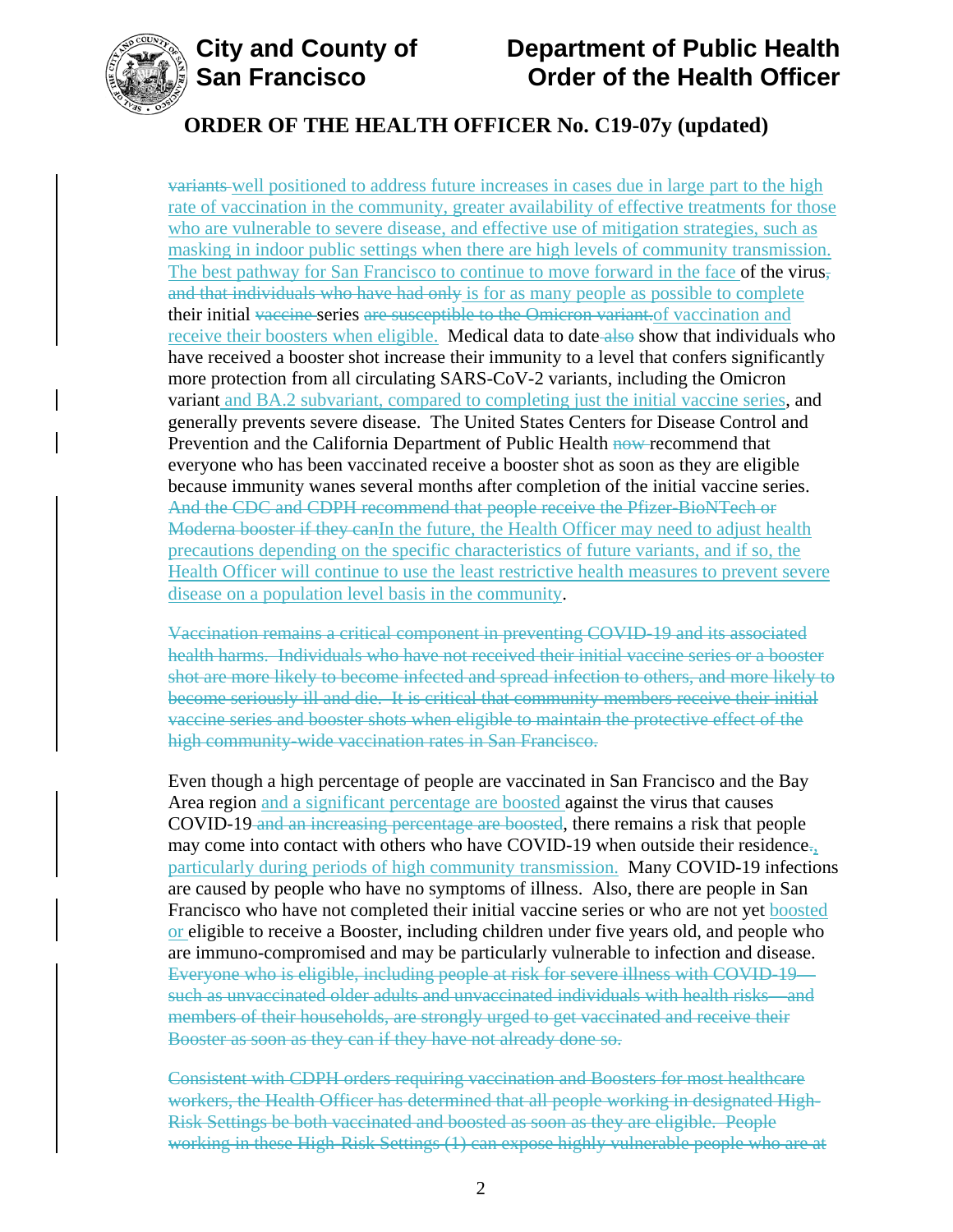

# **ORDER OF THE HEALTH OFFICER No. C19-07y (updated)**

increased risk of severe illness and death to COVID-19, (2) must therefore be protected from COVID-19 to the maximum extent possible to ensure adequate staffing in these critical settings, and (3) particularly for jails, shelters, and skilled nursing facilities, can cause large outbreaks if workers are infected.

Accordingly, this Order imposes a Based on current health conditions and balancing those considerations with acknowledgement that there remains ongoing risk to vulnerable populations and the potential for future surges, this Order transitions face covering guidelines to an individual risk-focused approach. In this Order the Health Officer recommends that individuals wear a Well-Fitted Mask in indoor public settings based on three factors. First, you should consider your own risk tolerance. Second, you should consider the overall level of community transmission, such as when future variants occur (*e.g.*, the higher the rate of community transmission, the more seriously you should consider wearing a mask in indoor public settings). Third, you should consider whether you or someone with whom you work or live is at risk of severe disease.

At the same time, wearing a Well-Fitted Mask is still required under federal and state health rules in certain settings, including: on public transportation and in indoor public transportation facilities (at least through April 18); in emergency shelters and cooling centers; in healthcare settings; in state and local correctional facilities and detention centers; in homeless shelters; and in long term care settings and adult and senior care facilities. A copy of the current CDPH masking order is available online at [www.cdph.ca.gov/Programs/CID/DCDC/Pages/COVID-19/guidance-for-face](https://www.cdph.ca.gov/Programs/CID/DCDC/Pages/COVID-19/guidance-for-face-coverings.aspx)[coverings.aspx.](https://www.cdph.ca.gov/Programs/CID/DCDC/Pages/COVID-19/guidance-for-face-coverings.aspx)

This Order maintains the requirement, layered on top of the recently revised CDPH health orders, for (1) Personnel working in designated High-Risk Settings—meaning general acute care hospitals, skilled nursing facilities, intermediate care facilities, residential care facilities for the elderly, homeless shelters, and jails, all as further defined below—as well as (2) Personnel working in other higher-risk settings—including adult care facilities, adult day programs, dental offices, home health care workers, and pharmacists, and (3) Personnel who routinely visit higher-risk settingshospitals as part of their work and are part of the City's first responder medical care system, such as firefighters, paramedics, and emergency medical technicians, police officers, and lawyers who visit people in the jails—to both receive the full initial course of vaccination and, once they are eligible, to receive a Booster. Businesses and governmental entities with personnel in these higher-risk settings had until March 1, 2022 to comply with the booster verification requirement, meaning those who are eligible to receive a Booster on or before February 14, 2022 must have received their Booster by March 1, 2022. And those who are eligible for a Booster after February 14, 2022 must receive it within 15 days after they become eligible. Personnel working in High-Risk Settings who are eligible for a Booster and have not yet received one must be tested once or twice a week for COVID-19, depending on the setting, and provide proof of a negative test, until one week after they receive a Booster. For But, based on changed health conditions including the ebbing of the previous Omicron surge, the lower number of cases and hospitalizations in the community, high levels of vaccination, availability of effective treatments, and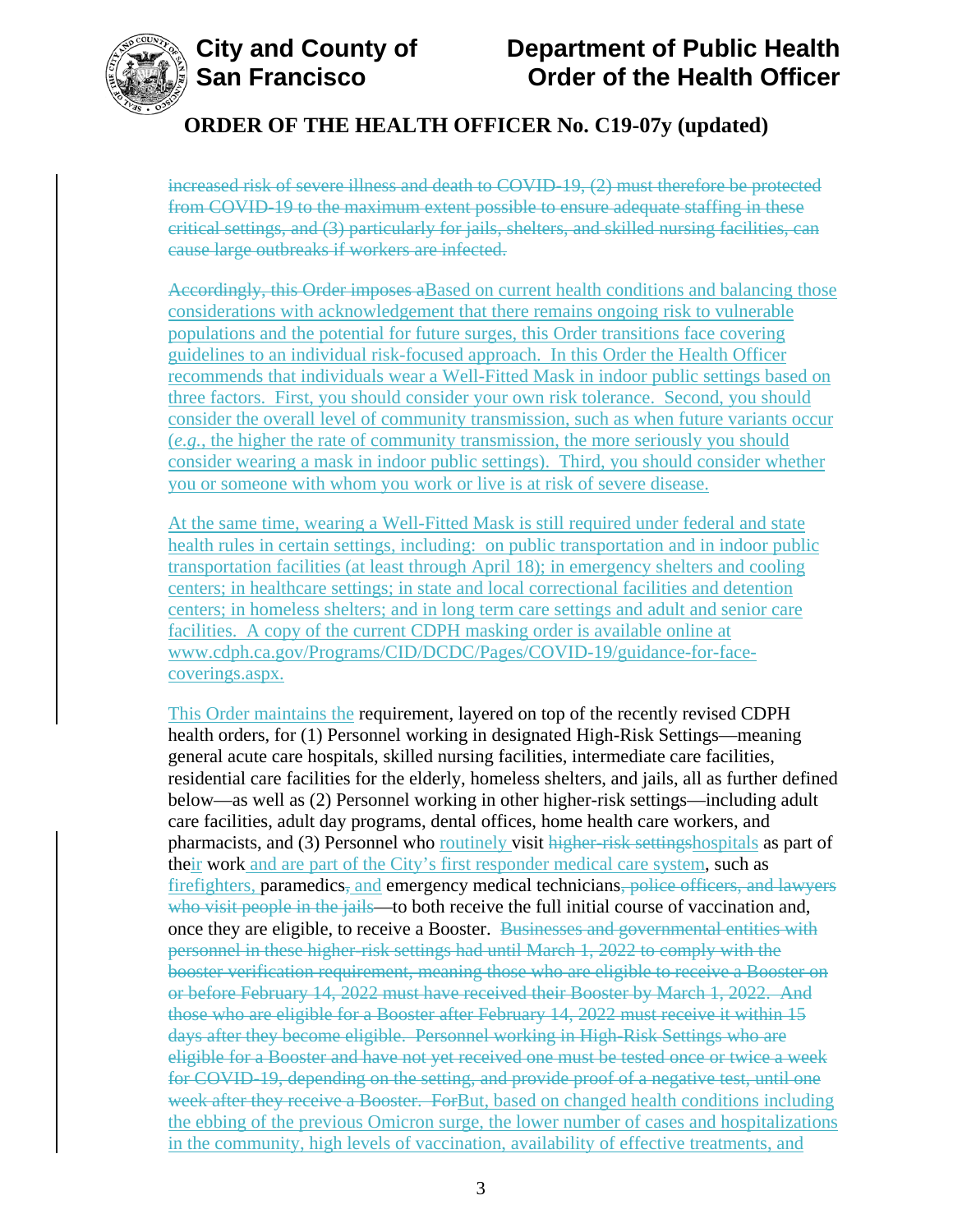

## **ORDER OF THE HEALTH OFFICER No. C19-07y (updated)**

reduced outbreak risk as determined by federal, state, and local public health officials, Personnel who are not permanently stationed or regularly assigned to High-Risk Settings but who in the course of their duties may enter or work in High-Risk Settings even on an intermittent or occasional basis or for short periods of time (such as police and lawyers who visit people in the jails) are no longer required to receive a Booster, but are strongly encouraged to do so. And, firefighters, paramedics and emergency medical technicians), the deadline for receipt of a Booster is also March 1, and EMTs now have until June 30, 2022<del>, but employers of such</del> to receive a Booster. Additionally, **Personnel can extend** that deadline subject to certainat homeless shelters (other than congregate living health precautions until April 15, 2022 due to critical staffing shortages. facilities) are no longer required to receive a Booster, but are strongly encouraged to do so.

On February 28, 2022, CDPH updated its order regarding the requirement to wear a face covering indoors, eliminating its face covering requirement for unvaccinated individuals in most indoor public settings, maintaining a strong recommendation that everyone, regardless of vaccination status, wear a mask in indoor public settings and businesses, and listing settings where masking is still required of everyone, regardless of vaccination status. The list of settings where masking is still required by CDPH includes: K-12 schools and childcare (through March 11, 2022); on public transportation and in indoor public transportation facilities; in emergency shelters and cooling centers; in healthcare settings; in state and local correctional facilities and detention centers; in homeless shelters; and in long term care settings and adult and senior care facilities. A copy of the updated CDPH masking order is available online at

www.cdph.ca.gov/Programs/CID/DCDC/Pages/COVID-19/guidance-for-facecoverings.aspx. This Order has been updated to align with the updated CDPH masking rules, including strongly encouraging everyone, even people who are Vaccinated with a Complete Initial Series or Up-to-Date On Vaccination, to continue wearing masks in indoor public settings where they are not otherwise required. For public transportation and public transportation facilities, masks are required indoors under this Order as well as under federal law (with the United States Transportation Security Administration recently announcing its extension of an indoor mask mandate for public transit through at least April 18, 2022) and the CDPH Guidance for the Use of Face Masks. Operators and hosts of indoor Mega-Events are allowed, but not required, to align with the State's rule allowing mask removal indoors. Also, particularly in light of the Omicron variant and risk of future variants, the Health Officer continues to recommend that whenever possible everyone wear a non-vented respirator, such as an N95, KN95, or KF94 respirator, when wearing a mask. A well-fitting surgical/procedural mask with a cloth mask worn over it to increase fit is also recommended. Finally, the Order maintains face covering requirements in other settings such as public transit, as well as health care facilities, skilled nursing facilities, homeless shelters, and jails, consistent with federal and state rules.

This Order includes requirements related to entry to certain indoor gatherings. For indoor Mega-Events, consistent with State rules, patrons must show proof they either are vaccinated as required by the Order (including for most adults to be Vaccinated with a Complete Initial Series) or have a negative COVID-19 test taken within one day (for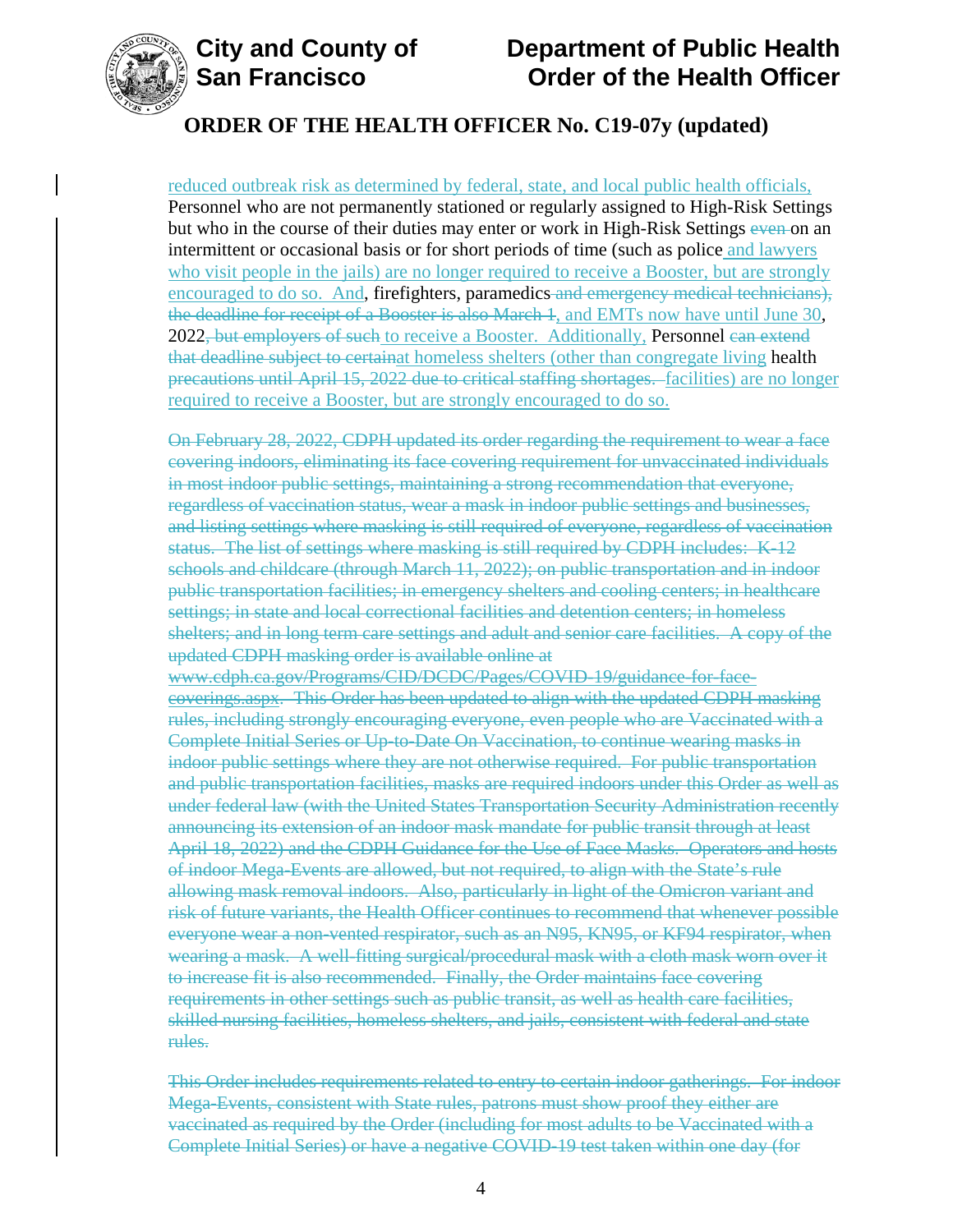

# **ORDER OF THE HEALTH OFFICER No. C19-07y (updated)**

antigen tests) or two days (for PCR tests) before entry into the facility. Consistent with CDPH rules, self-administered antigen tests are not acceptable for pre-admission testing unless there is third-party verification. Staff of indoor Mega-Events are subject to the same rules as for patrons. This Order also includes a number of recommendations—but not requirements—for individuals, businesses, and governmental entities to reduce COVID-19 risk, including the strong recommendation everyone be Up-to-Date on Vaccination, including Boosters, and a recommendation to post signage regarding COVID-19 best practices and any vaccination or masking rules imposed by a business or entity. Indoor Mega-Events are still required to post signage at public entrances listing their pre-entry vaccination and Testing requirements.On March 17, 2022, the State of California announced that beginning on April 1, 2022, it will no longer require that people attending Indoor Mega-Events (*i.e.*, events with 1,000 or more attendees) provide proof of vaccination or negative testing to gain entry. Instead, the State will strongly recommend that venues hosting Indoor Mega-Events continue to impose that requirement. This Order aligns with the change in State rules for Indoor Mega-Events.

And this Order maintains other minimum COVID-19 safety requirements on businesses and governmental entities, such as a general requirement to report outbreaks in the workplace.

### **UNDER THE AUTHORITY OF CALIFORNIA HEALTH AND SAFETY CODE SECTIONS 101040, 101085, AND 120175, THE HEALTH OFFICER OF THE CITY AND COUNTY OF SAN FRANCISCO ORDERS:**

1. Definitions.

For purposes of this Order, the following initially capitalized terms have the meanings given below.

- a. *Booster*. A "Booster" means an additional dose of a vaccine authorized to prevent COVID-19 by the FDA, including by way of an emergency use authorization, or by the World Health Organization (WHO), for which a person is Booster-Eligible. Consistent with CDC and CDPH guidance, either the Pfizer-BioNTech (Comirnaty) or Moderna (Spikevax) COVID-19 vaccine is preferred for the Booster.
- b. *Booster-Eligible*. A person is "Booster-Eligible" once they meet criteria to receive a Booster under CDC guidance. For example, as of the date of issuance of this update to the Order, individuals who are 18 or older may receive a booster of the Pfizer-BioNTech (Comirnaty), Moderna (Spikevax), or Johnson & Johnson's Janssen COVID-19 vaccine at least five months after receiving a second dose of the Pfizer-BioNTech (Comirnaty) or Moderna (Spikevax) COVID-19 vaccine or two months after receiving the single dose Johnson & Johnson's Janssen COVID-19 vaccine, and adolescents who are 12 to 17 years old may receive a booster of the Pfizer-BioNTech vaccine at least five months after their second dose of that vaccine. Consistent with CDC guidance (available online at [www.cdc.gov/coronavirus/2019-](https://www.cdc.gov/coronavirus/2019-ncov/vaccines/booster-shot.html)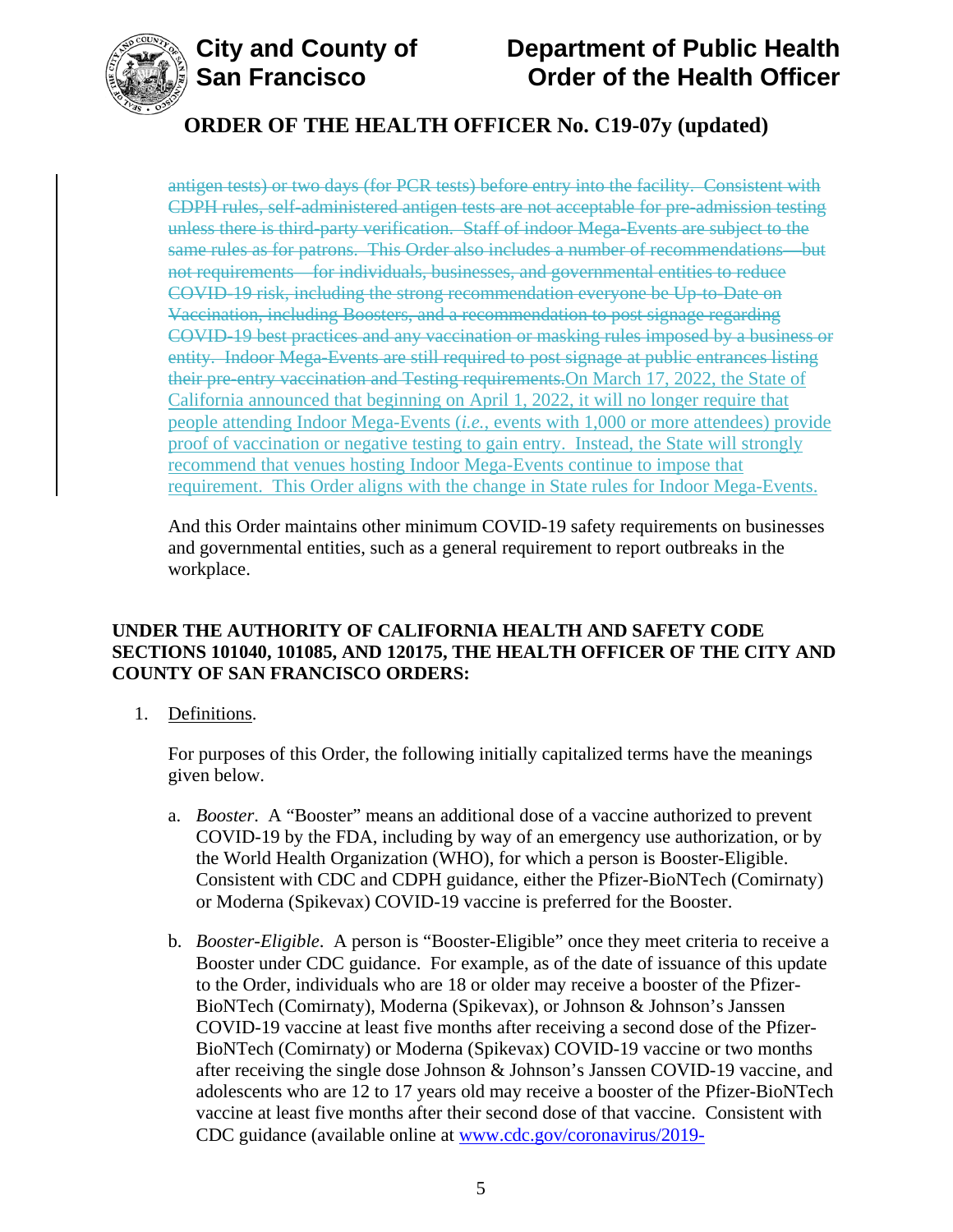

[ncov/vaccines/booster-shot.html\)](https://www.cdc.gov/coronavirus/2019-ncov/vaccines/booster-shot.html), anyone who received a WHO-authorized vaccine or a combination of vaccines should receive the Pfizer-BioNTech (Comirnaty) vaccine as their booster pursuant to the timing listing in that guidance. Those preferences apply to all initial vaccination series, regardless of which vaccine an individual received. The CDC has been frequently updating booster eligibility. More up-to-date information on booster eligibility may be found online at [www.sfcdcp.org/boosters,](https://www.sfcdcp.org/boosters) and individuals, Businesses, and governmental entities are urged to stay informed about changes.

- c. *Business*. A "Business" includes any for-profit, non-profit, or educational entity, whether a corporate entity, organization, partnership or sole proprietorship, and regardless of the nature of the service, the function it performs, or its corporate or entity structure.
- d. *Cal/OSHA*. "Cal/OSHA" means the California Department of Industrial Relations, Division of Occupational Safety and Health, better known as Cal/OSHA.
- e. *CDC*. "CDC" means the United States Centers for Disease Control and Prevention.
- f. *CDPH.* "CDPH" means the California Department of Public Health.
- g. *Close Contact*. "Close Contact" means being within six feet of a Person With COVID-19 for a total of 15 minutes or more in a 24-hour period while the person is contagious. In turn, a "Person With COVID-19" means a person who tests positive for the virus that causes COVID-19 (SARS-CoV-2) or has been clinically diagnosed with COVID-19 by a healthcare provider. A person is no longer considered a Person With COVID-19 once all of the following occur: (a) at least one day (*i.e.*, 24 hours) has passed since their last fever (without use of fever-reducing medications), and (b) there has been improvement of other symptoms, and (c) at least five days have passed since symptoms first appeared. A person who tested positive for COVID-19 but never had symptoms is no longer considered a Person With COVID-19 five days after the date of their first positive test. The person is considered contagious if they *either* (i) had symptoms, from 48 hours before their symptoms began until at least five days after the start of symptoms, *or* (ii) did not have symptoms but learned they were COVID-19 positive from a test, from 48 hours before their COVID-19 test was collected until five days after they were tested.
- h. *County*. The "County" means the City and County of San Francisco.
- i. *COVID-19*. "COVID-19" means coronavirus disease 2019, the disease caused by the SARS-CoV-2 virus and that resulted in a global pandemic.
- j. *DPH*. "DPH" means the San Francisco Department of Public Health.
- k. *DPH Core Guidance*. "DPH Core Guidance" means the webpage and related materials titled *Core Guidance for COVID-19* that DPH regularly updates and includes health and safety recommendations for individuals and Businesses as well as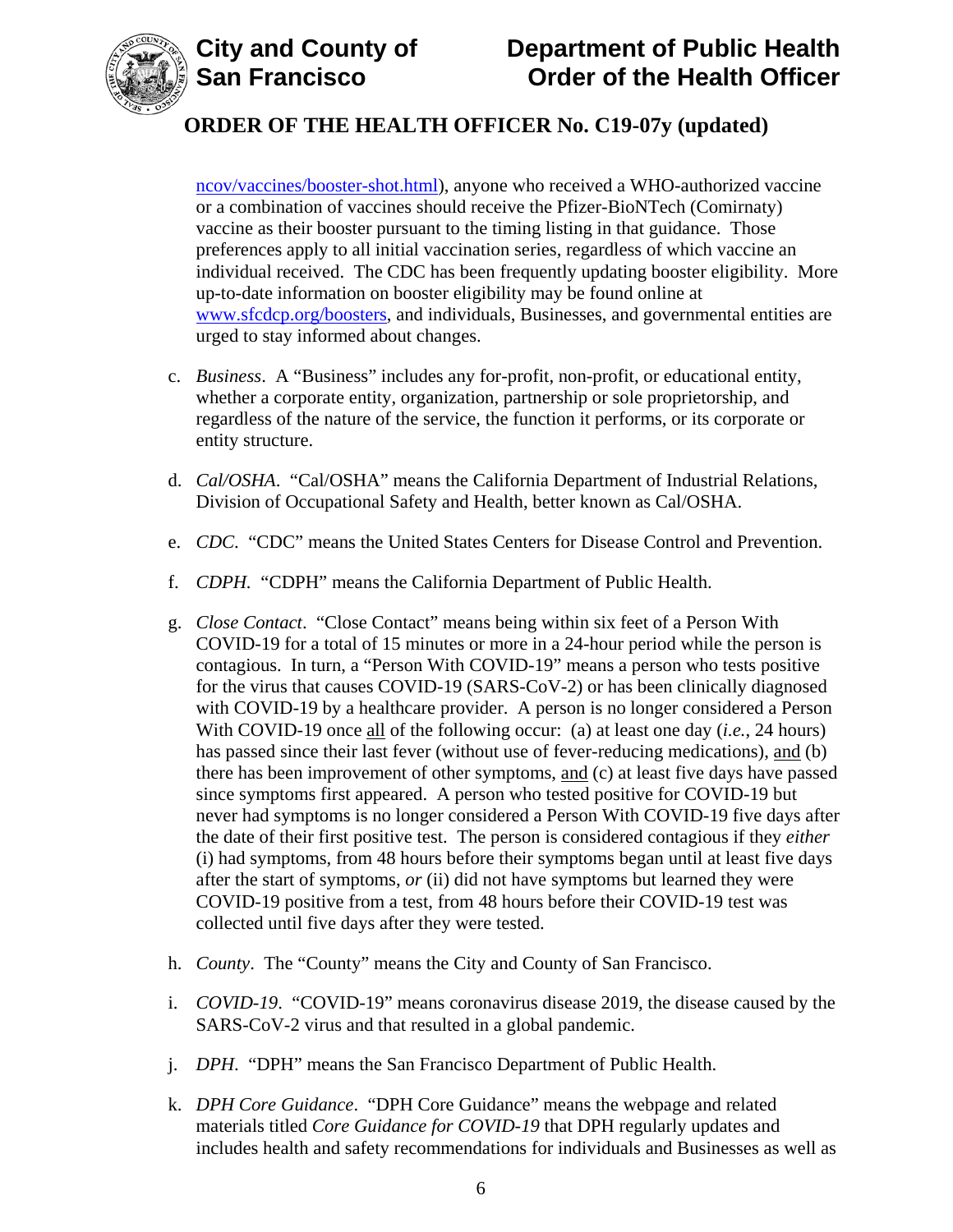

# **City and County of County of Department of Public Health<br>
San Francisco Corder of the Health Officer Order of the Health Officer**

# **ORDER OF THE HEALTH OFFICER No. C19-07y (updated)**

web links to additional resources, available online at [sf.gov/information/core](https://sf.gov/information/core-guidance-covid-19)[guidance-covid-19.](https://sf.gov/information/core-guidance-covid-19)

- l. *Face Covering Requirements*. "Face Covering Requirements" means the limited requirements to wear a Well-Fitted Mask (i) under federal or state law including, but not limited to, California Department of Public Health guidance and Cal/OSHA's regulations; (ii) in indoor common areas of homeless shelters, emergency shelters, and cooling centers, except while sleeping, showering, engaged in personal hygiene that requires removal of face coverings, or actively eating or drinking; (iii) in indoor common areas of jails except while sleeping, showering, engaged in personal hygiene that requires removal of face coverings, or actively eating or drinking; and (iv) under Section  $3(b)$ , below and Appendix A, attached to the Order; and  $(v)$  as required under COVID-19 isolation or quarantine health directives. If a separate state, local, or federal order or directive imposes different face covering requirements, including requirements to wear respirators or surgical masks in certain settings, the more health protective requirement applies.
- m. *FDA*. "FDA" means the United States Food and Drug Administration.
- n. *Fully Vaccinated*. "Fully Vaccinated" has the same meaning as the newer term "Vaccinated with a Complete Initial Series," defined below. Because other preexisting Health Officer orders and directives and other DPH or County guidance materials may still use the term Fully Vaccinated that term continues to be defined in this Order.
- o. *Health Officer*. "Health Officer" means the Health Officer of the City and County of San Francisco.
- p. *High-Risk Settings*. "High-Risk Settings" means certain care or living settings involving many people, including many congregate settings, where vulnerable populations reside out of necessity and where the risk of COVID-19 transmission is high, consisting of general acute care hospitals, skilled nursing facilities (including subacute facilities), intermediate care facilities, residential care facilities for the elderly, homeless shelters, and jails (including, but not limited to, the Juvenile Justice Center Juvenile Hall).
- q. *Household*. "Household" means people living in a single Residence or shared living unit. Households do not refer to individuals who live together in an institutional group living situation such as in a dormitory, fraternity, sorority, monastery, convent, or residential care facility.
- r. *Mega-Event*. "Mega-Event" means an event with either more than 1,000 people attending indoors or more than 10,000 people attending outdoors. As provided in the State's Post-Blueprint Guidance, a Mega-Event may have either assigned or unassigned seating, and may be either general admission or gated, ticketed and permitted events.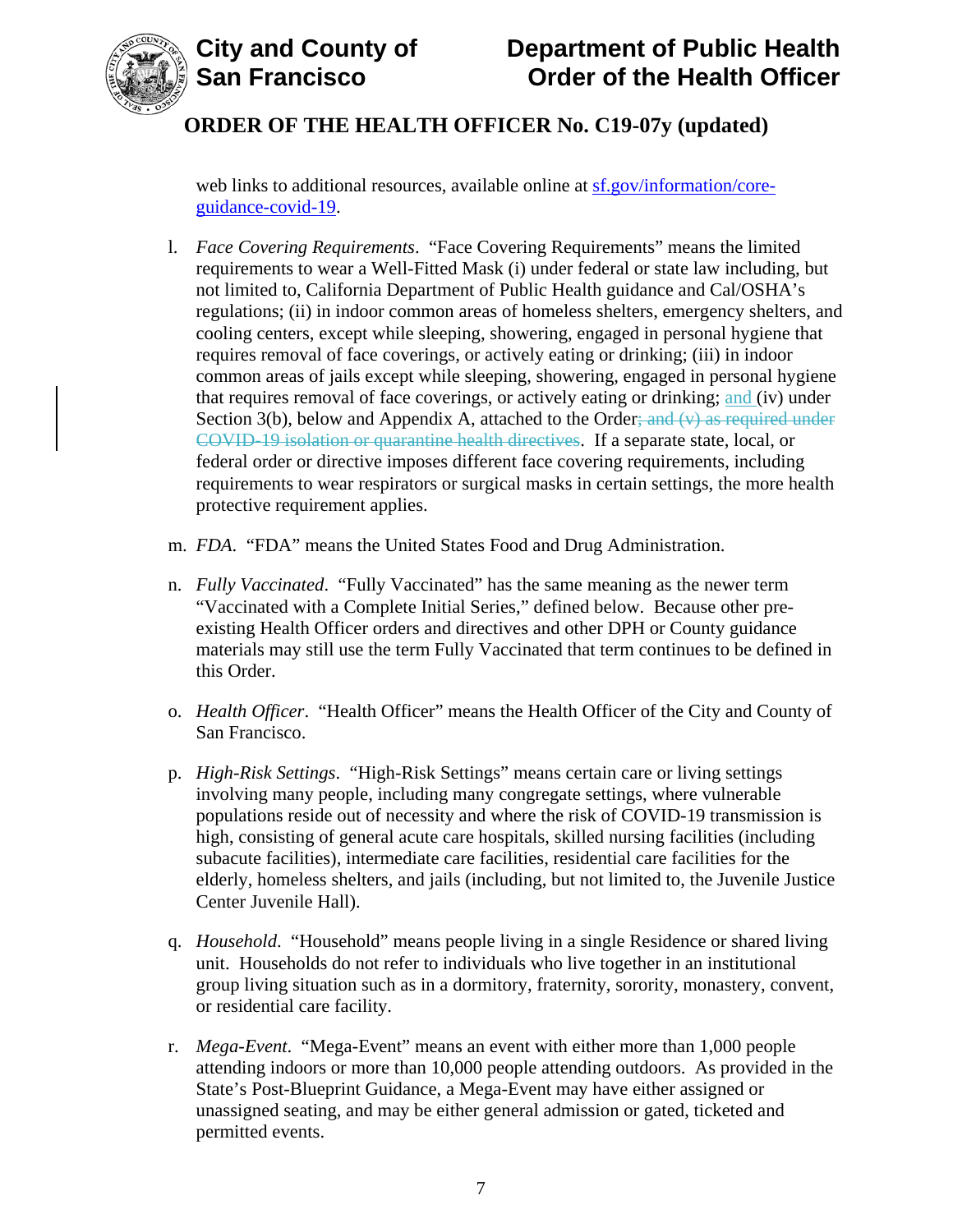

- s. *Personnel*."Personnel" means the following people who provide goods or services associated with a Business in the County: employees; contractors and sub-contractors (such as those who sell goods or perform services onsite or who deliver goods for the Business); independent contractors; vendors who are permitted to sell goods onsite; volunteers; and other individuals who regularly provide services onsite at the request of the Business. "Personnel" includes "gig workers" who perform work via the Business's app or other online interface, if any.
- t. *Qualifying Medical Reason*. "Qualifying Medical Reason" means a medical condition or disability recognized by the FDA or CDC as a contra-indication to COVID-19 vaccination.
- u. *Religious Beliefs*. "Religious Beliefs" means a sincerely held religious belief, practice, or observance protected by state or federal law.
- v. *Residence*. "Residence" means the location a person lives, even if temporarily, and includes single-family homes, apartment units, condominium units, hotels, motels, shared rental units, and similar facilities. Residences also include living structures and outdoor spaces associated with those living structures, such as patios, porches, backyards, and front yards that are only accessible to a single family or Household.
- w. *Schools*. "Schools" mean public and private schools operating in the County, including independent, parochial, and charter schools.
- x. *State's Post-Blueprint Guidance*. The "State's Post-Blueprint Guidance" means the guidance entitled "Beyond the Blueprint for Industry and Business Sectors" that the California Department of Public Health issued on May 21, 2021 and updated as of March 417, 2022, including as the State may further extend, update or supplement that guidance in the future. (See [www.cdph.ca.gov/Programs/CID/DCDC/](http://www.cdph.ca.gov/Programs/CID/DCDC/Pages/COVID-19/Beyond-Blueprint-Framework.aspx) [Pages/COVID-19/Beyond-Blueprint-Framework.aspx.](http://www.cdph.ca.gov/Programs/CID/DCDC/Pages/COVID-19/Beyond-Blueprint-Framework.aspx))
- y. *Test* and *Tested*. "Tested" means to have a negative test (a "Test") for the virus that causes COVID-19 within the applicable timeframe as listed in this Order. Both nucleic acid (including polymerase chain reaction (PCR)) and antigen tests are acceptable. The following are acceptable as proof of a negative COVID-19 test result: a printed document (from the test provider or laboratory) or an email, text message, webpage, or application (app) screen displayed on a phone or mobile device from the test provider or laboratory. The information should include person's name, type of test performed, negative test result, and date the test was administered. If any state or federal agency uses a more restrictive definition of what it means to be Tested for specified purposes (such as Cal/OSHA rules for employers in workplaces), then that more restrictive definition controls for those purposes. Some sections of this Order require antigen tests to be third-party verified (meaning administered or observed by the third-party) to meet requirements for showing proof of a negative Test.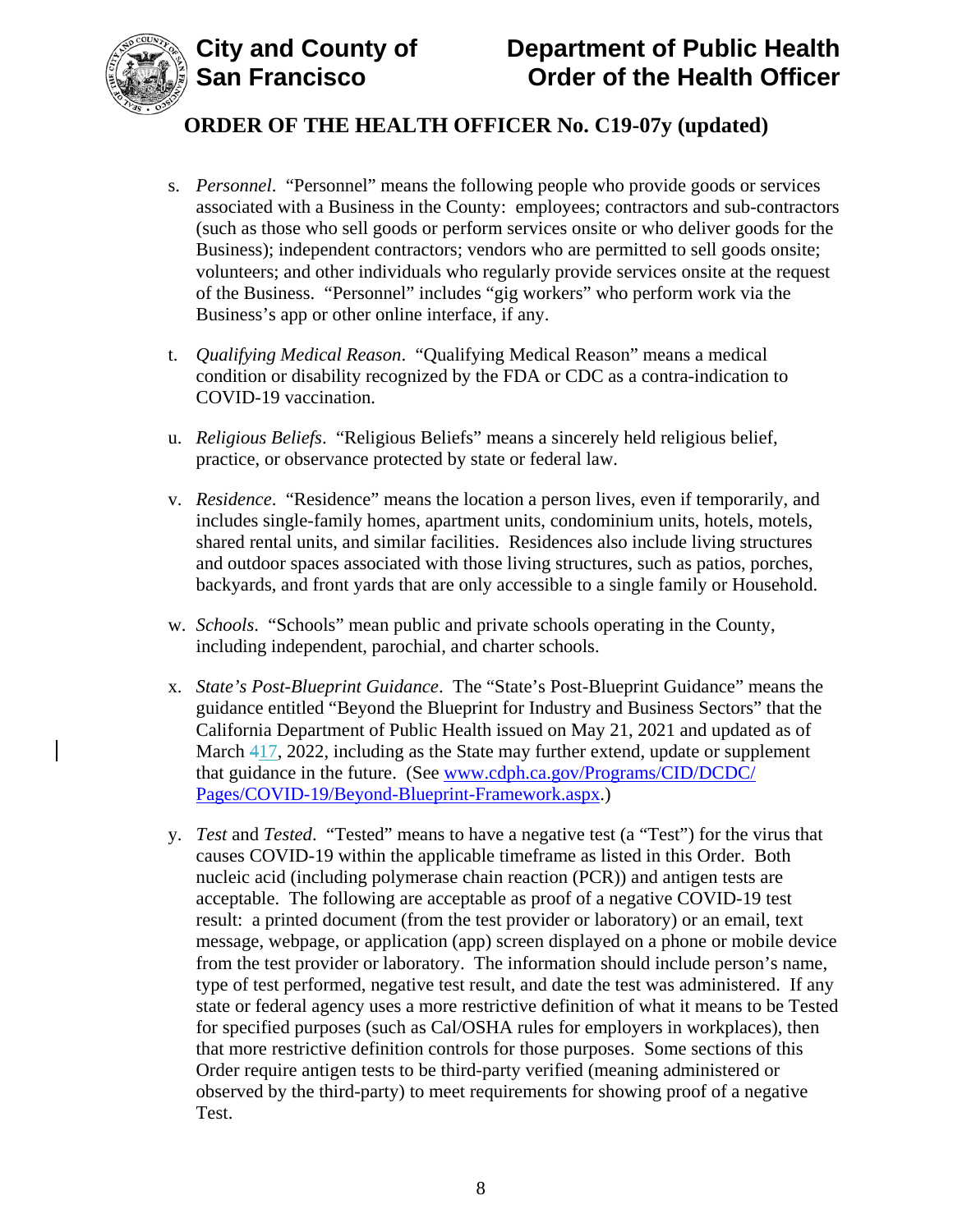

- z. *Unvaccinated*. "Unvaccinated" refers to a person age two or older who is eligible for COVID-19 vaccination and who is either (i) not at least Vaccinated with a Complete Initial Series or (ii) in an indoor setting where this Order requires proof of being Vaccinated with a Complete Initial Series as a condition of entry but has not provided such proof.
- aa. *Up-to-Date on Vaccination*. "Up-to-Date on Vaccination" means when a person both (i) is Vaccinated with a Complete Initial Series and (ii) has received a Booster once the person is Booster-Eligible. A person is Up-to-Date on Vaccination immediately on receipt of a Booster. Until a person is Booster-Eligible, they are considered Up-to-Date on Vaccination two weeks after completing their full initial series of vaccination.
- bb. *Vaccinated with a Complete Initial Series*. "Vaccinated with a Complete Initial Series" means two weeks after completing the entire recommended initial series of vaccination (usually one or two doses) with a vaccine authorized to prevent COVID-19 by the FDA, including by way of an emergency use authorization, or by the World Health Organization (WHO). For example, as of the date of issuance of this Order, an individual has completed an initial vaccination series at least two weeks after receiving a second dose of the Pfizer-BioNTech (Comirnaty) or Moderna (Spikevax) COVID-19 vaccine or two weeks after receiving the single dose Johnson & Johnson's Janssen COVID-19 vaccine. A list of FDA-authorized vaccines is available at [www.fda.gov/emergency-preparedness-and-response/coronavirus-disease-2019](https://www.fda.gov/emergency-preparedness-and-response/coronavirus-disease-2019-covid-19/covid-19-vaccines) [covid-19/covid-19-vaccines.](https://www.fda.gov/emergency-preparedness-and-response/coronavirus-disease-2019-covid-19/covid-19-vaccines) A list of WHO-authorized vaccines is available at [https://extranet.who.int/pqweb/vaccines/covid-19-vaccines.](https://extranet.who.int/pqweb/vaccines/covid-19-vaccines) On August 23, 2021, the FDA granted full approval for the Pfizer-BioNTech (Comirnaty) vaccine for people age 16 and older, and on January 31, 2022, the FDA granted full approval for the Moderna (Spikevax) vaccine for people age 18 and older. And, on October 29, 2021, the FDA granted emergency use authorization for the Pfizer-BioNTech vaccine for children age five to 11.

Unless otherwise specified, the following are acceptable as proof of being Vaccinated with a Complete Initial Series or Up-to-Date on Vaccination: (i) the CDC vaccination card, which includes name of person vaccinated, type of vaccine provided, and date last dose administered, or similar documentation issued by another foreign governmental jurisdiction, (ii) a photo of a vaccination card as a separate document, (iii) a photo of the a vaccination card stored on a phone or electronic device, (iv) documentation of vaccination from a healthcare provider, (v) unless prohibited elsewhere in this Order in a specific context, written self-attestation of vaccination signed (including an electronic signature) under penalty of perjury and containing the name of the person vaccinated, type of vaccine taken, and date of last dose administered, or (vi) a personal digital COVID-19 vaccine record issued by the State of California and available by going to [https://myvaccinerecord.cdph.ca.gov](https://myvaccinerecord.cdph.ca.gov/) or similar documentation issued by another State, local, or foreign governmental jurisdiction, or by an approved private company (a list of approved companies offering digital vaccine verification is available at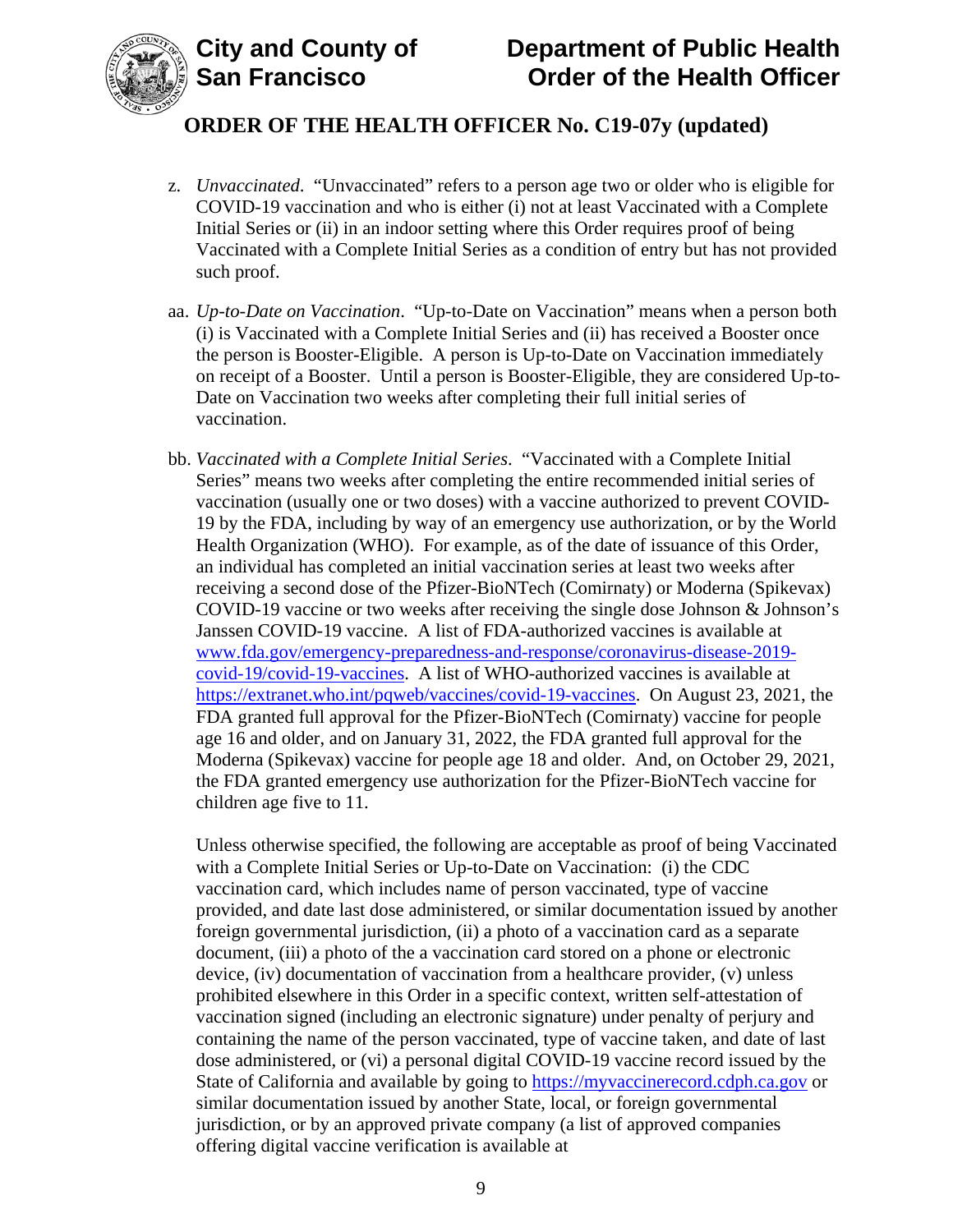

# **ORDER OF THE HEALTH OFFICER No. C19-07y (updated)**

[www.sfdph.org/dph/alerts/files/vaccine-verification-sites.asp\)](https://www.sfdph.org/dph/alerts/files/vaccine-verification-sites.asp). If any state or federal agency uses a more restrictive definition of what it means to be Vaccinated with a Complete Initial Series or to prove that status for specified purposes (such as Cal/OSHA rules for employers in workplaces), then that more restrictive definition controls for those purposes. Also, to the extent Cal/OSHA approves an alternate means of documenting whether an employee has completed the full initial series or is "fully vaccinated," even if less restrictive than the definition contained here, employers may use the Cal/OSHA standard to document their employees' vaccination status.

- cc. *Ventilation Guidelines*. "Ventilation Guidelines" means ventilation guidance from recognized authorities such as the CDC, the American Society of Heating, Refrigerating and Air-Conditioning Engineers, or the State of California (available online at [www.cdph.ca.gov/Programs/CID/DCDC/Pages/COVID-19/Interim-](https://www.cdph.ca.gov/Programs/CID/DCDC/Pages/COVID-19/Interim-Guidance-for-Ventilation-Filtration-and-Air-Quality-in-Indoor-Environments.aspx)[Guidance-for-Ventilation-Filtration-and-Air-Quality-in-Indoor-Environments.aspx\)](https://www.cdph.ca.gov/Programs/CID/DCDC/Pages/COVID-19/Interim-Guidance-for-Ventilation-Filtration-and-Air-Quality-in-Indoor-Environments.aspx), including Cal/OSHA.
- dd. *Well-Fitted Mask*. A "Well-Fitted Mask" means a face covering that is well-fitted to an individual and covers the nose and mouth especially while talking, consistent with the Face Covering Requirements. CDC guidance regarding Well-Fitted Masks may be found at [www.cdc.gov/coronavirus/2019-ncov/your-health/effective-masks.html.](https://www.cdc.gov/coronavirus/2019-ncov/your-health/effective-masks.html) A well-fitting non-vented N95, KN95, or KF94 respirator is strongly recommended as a Well-Fitted Mask, even if not fit-tested, to provide maximum protection. A wellfitting surgical/procedural mask with a cloth mask worn over it to increase fit is also recommended. Given higher transmissibility of the Omicron variant, cloth masks alone are no longer recommended. A Well-Fitted Mask does not include a scarf, ski mask, balaclava, bandana, turtleneck, collar, or single layer of fabric or any mask that has an unfiltered one-way exhaust valve.

### 2. Purpose and Intent.

a. Purpose. The public health threat of serious illness or death from COVID-19 is much lower in the County and the Bay Area than many parts of the State and country due to the high rate of vaccination of the community. But COVID-19 continues to pose a risk especially to individuals who are not eligible to be vaccinated or are not yet Upto-Date on Vaccination, and certain safety measures continue to be necessary or strongly recommended to protect against COVID-19 cases and deaths. Being Up-to-Date on Vaccination, including receiving a Booster as soon as Booster-Eligible, is the most effective method to prevent transmission and ultimately COVID-19 hospitalizations and deaths. It is important to ensure that as many eligible people as possible are vaccinated against COVID-19. Further, it is critical to ensure there is continued reporting of cases to protect individuals and the larger community. Accordingly, this Order allows Businesses, schools, and other activities to resume fully while at the same time putting in place certain requirements or recommendations designed to (1) extend vaccine coverage to the greatest extent possible; (2) limit transmission risk of COVID-19; (3) contain any COVID-19 outbreaks; and (4)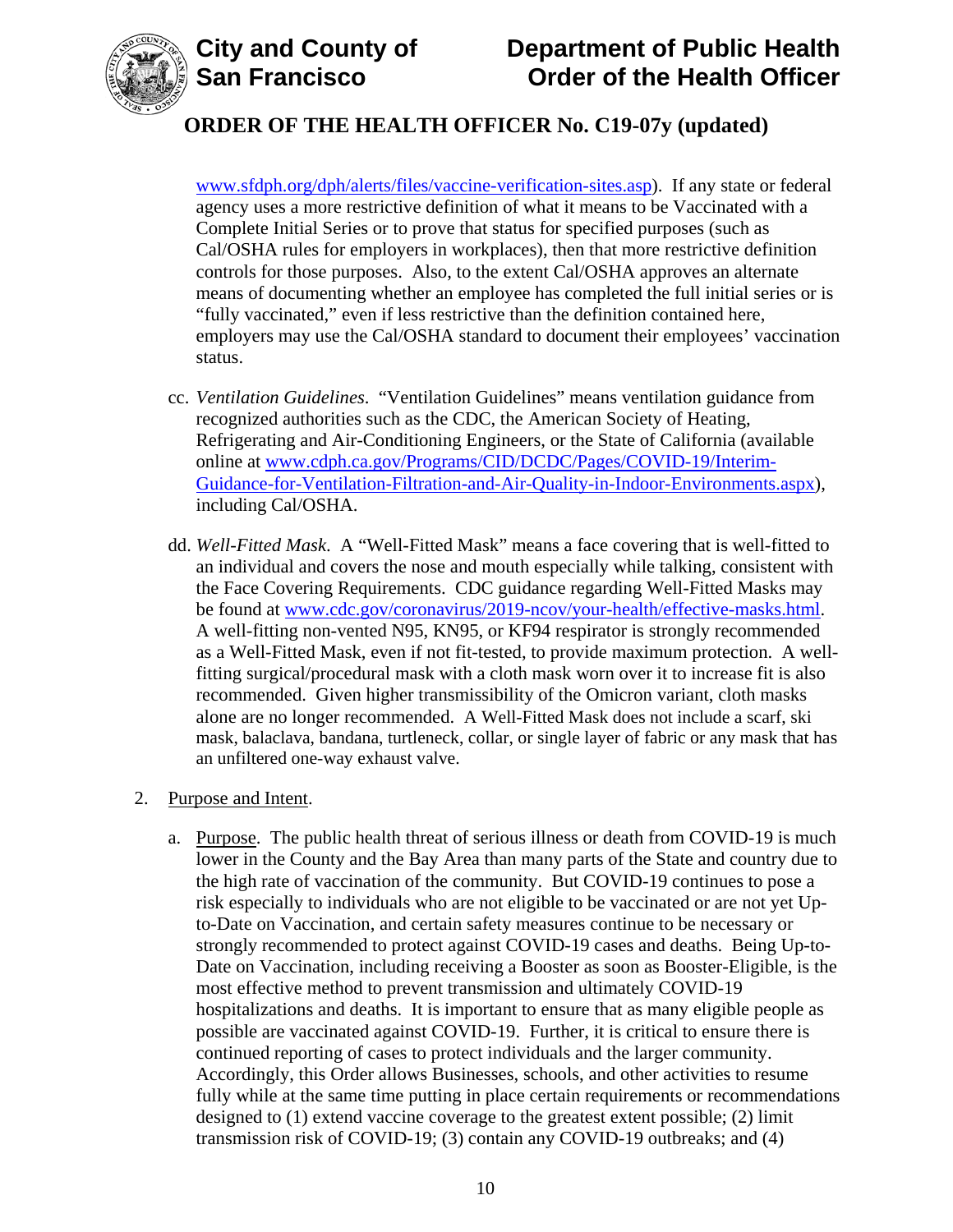



# **ORDER OF THE HEALTH OFFICER No. C19-07y (updated)**

generally align with guidance issued by the CDC and the State relating to COVID-19 except in limited instances where local conditions require more restrictive measures. This Order is based on evidence of continued community transmission of SARS-CoV-2 within the County as well as scientific evidence and best practices to prevent transmission of COVID-19. The Health Officer will continue to monitor data regarding the evolving scientific understanding of the risks posed by COVID-19, including the impact of vaccination, and may amend or rescind this Order based on analysis of that data and knowledge. It is possible that the Health Officer will determine in the future that prior health precautions that have been relaxed or removed need to be imposed again, based on changes in local health conditions and the course of the pandemic.

- b. Intent. The primary intent of this Order is to continue to protect the community from COVID-19, including by providing health recommendations as requirements are lifted, and to also increase vaccination rates to reduce transmission of COVID-19 long-term, so that the whole community is safer and the COVID-19 health emergency can come to an end.
- c. Interpretation. All provisions of this Order must be interpreted to effectuate the purposes and intent of this Order as described above. The note and summary at the beginning of this Order as well as the headings and subheadings of sections contained in this Order are for convenience only and may not be used to interpret this Order. In the event of any inconsistency between the summary, headings, or subheadings and the text of this Order, the text will control. Certain initially capitalized terms used in this Order have the meanings given them in Section 1 above. The interpretation of this Order in relation to the health orders or guidance of the State is described in Section 10 below.
- d. Application. This Order applies to all individuals, Businesses, and other entities in the County. For clarity, the requirements of this Order apply to all individuals who do not currently reside in the County when they are in the County. Governmental entities must follow the requirements of this Order that apply to Businesses, unless otherwise specifically provided in this Order or directed by the Health Officer.
- e. DPH Core Guidance. All individuals and Businesses are strongly urged to follow the DPH Core Guidance (available online at [sf.gov/information/core-guidance-covid-19\)](https://sf.gov/information/core-guidance-covid-19) containing health and safety recommendations for COVID-19.
- f. Effect of Failure to Comply. Failure to comply with any of the provisions of this Order constitutes an imminent threat and menace to public health, constitutes a public nuisance, and is punishable by fine, imprisonment, or both, as further provided in Section 12 below.
- 3. General Requirements for Individuals.
	- a. Vaccination. Individuals are strongly urged to be Up-to-Date on Vaccination,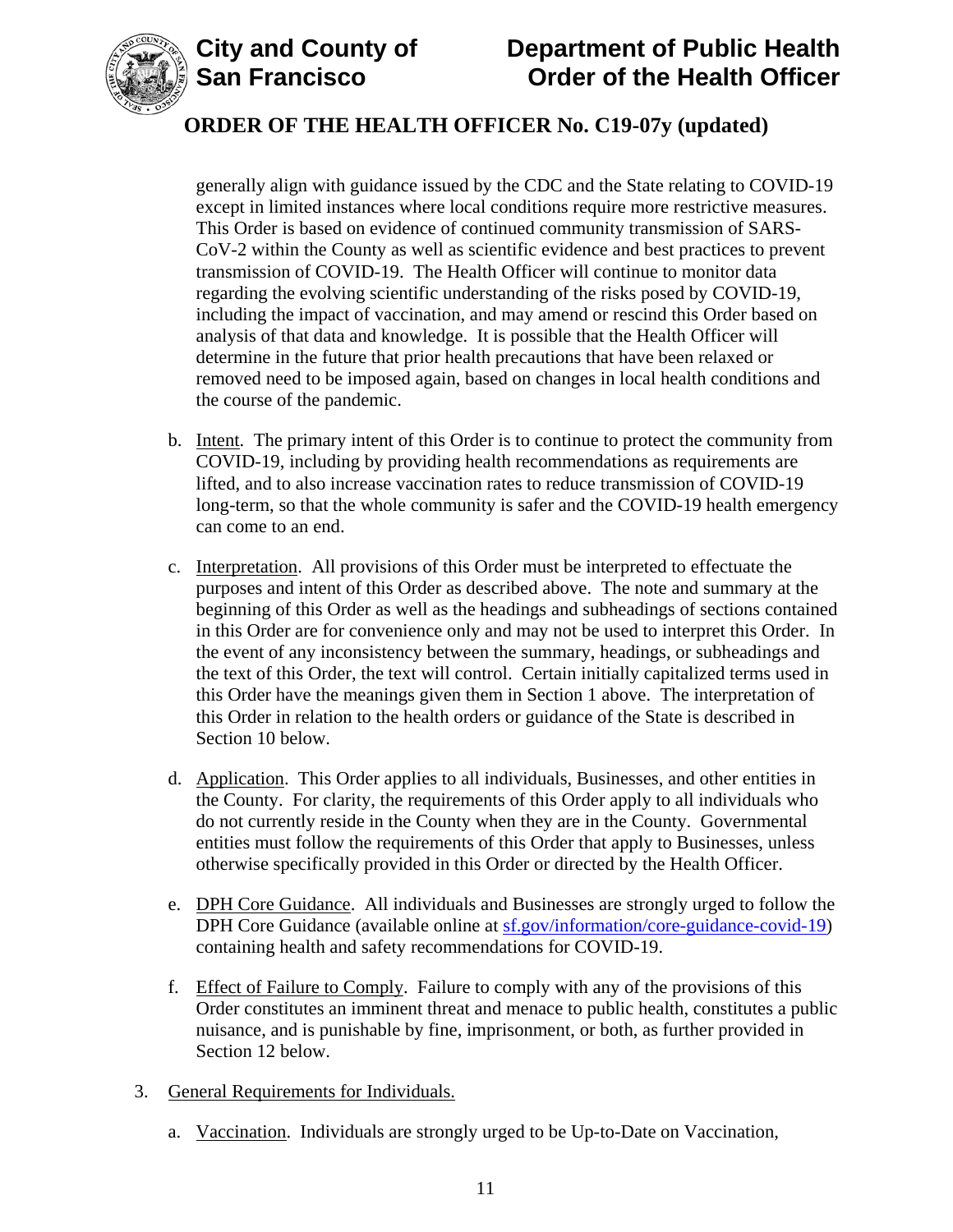



# **ORDER OF THE HEALTH OFFICER No. C19-07y (updated)**

meaning, as further provided in Section 1, that they are Vaccinated with a Complete Initial Series and, as soon as they are Booster-Eligible, receive their Booster. In particular, people at risk for severe illness with COVID-19—such as unvaccinated older adults and unvaccinated individuals with health risks—and members of their Household, are urged to be Up-to-Date on Vaccination, including receiving a Booster, as soon as they can. Information about who is at increased risk of severe illness and people who need to take extra precautions can be found at [www.cdc.gov/coronavirus/2019-ncov/need-extra-precautions/people-with-medical](https://www.cdc.gov/coronavirus/2019-ncov/need-extra-precautions/people-with-medical-conditions.html)[conditions.html.](https://www.cdc.gov/coronavirus/2019-ncov/need-extra-precautions/people-with-medical-conditions.html) For those who are not yet Up-to-Date on Vaccination, making informed choices about the risk of different activities, wearing a Well-Fitted Mask indoors, testing before gathering indoors, or choosing outdoor activities as much as possible are also ways to prevent the risk of COVID-19 transmission. Individuals who are Up-to-Date on Vaccination have the best protection against COVID-19.

- b. Face Coverings. All persons must follow the Face Covering Requirements. More specifically, everyoneEveryone, and especially those who remain Unvaccinated, are strongly is recommended to continue to wear a Well-Fitted Mask in public settings indoors where masking is not otherwise required by the Business, especiallythe following situations:
	- When an individual wants added protection based on individual risk tolerance, for example, when indoors with people whose vaccination status is unknown. People should respect an individual's decision to wear face coverings even in settings where they are not required, and no Business or other person should take an adverse action against individuals who chose to wear a face covering to protect their health.
	- Also, everyone When there is a higher risk of community spread and infection, such as during surges caused by future variants.
	- When an individual, or someone with whom an individual lives or works, is at a higher risk of a negative health outcome, such as older and immuno-compromised individuals.
	- Masks Still Required in Certain Settings. Everyone is required to wear a Well-Fitted Mask, regardless of vaccination status, in the following indoor settings: public transportation and public transportation facilities; High-Risk Settings; health care and other long-term care facilities where masking is required by regulatory orders and rules; and anywhere else that federal or state health orders require doing so, as described in Section 3(b)(i) and Appendix A to this Order. . Appendix A lists exceptions and allowances in such settings when a Well-Fitted Mask is not required. Face covering requirements in Schools and Programs for Children and Youth are covered in Health Officer Directive Nos. 2020-33 and 2020-14, respectively, including as those directives are further updated in the future.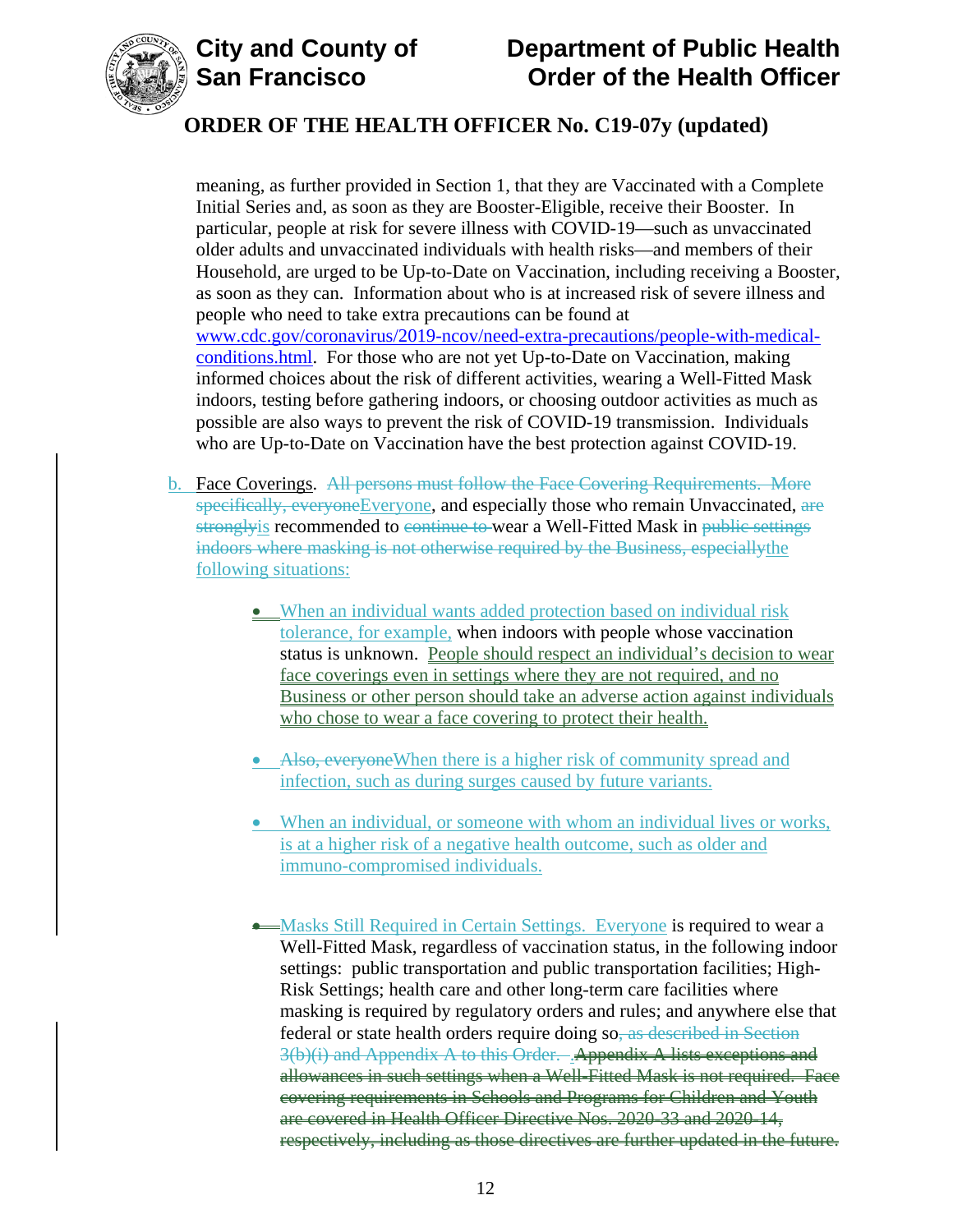

## **ORDER OF THE HEALTH OFFICER No. C19-07y (updated)**

When wearing a mask, everyone should consistently wear the best mask they can obtain, considering fit and filtration (and without using a one-way exhalation valve that is not filtered). As provided in the definition of a Well-Fitted Mask, a well-fitting non-vented N95, KN95, or KF94 respirator is strongly recommended. A well-fitting surgical/procedural mask with a cloth mask worn over it to increase fit is also recommended. More information about fit and filtration and the best mask options is available online at [www.cdph.ca.gov/Programs/CID/DCDC/Pages/](https://www.cdph.ca.gov/Programs/CID/DCDC/Pages/COVID-19/Get-the-Most-out-of-Masking.aspx) [COVID-19/Get-the-Most-out-of-Masking.aspx.](https://www.cdph.ca.gov/Programs/CID/DCDC/Pages/COVID-19/Get-the-Most-out-of-Masking.aspx) People should respect an individual's decision to wear face coverings even in settings where they are not required, and no Business or other person should take an adverse action against individuals who chose to wear a face covering to protect their health.

i. Other Federal and State Requirements. Separate federal and state rules impose additional masking requirements separate from this Order. Under current federal law, at least through April 18, 2022 per the United States Transportation Security Administration's recent announcement of an extension, and the current CDPH face mask guidance, when riding or waiting to ride on public transit people who are inside the vehicle or other mode of transportation or are indoors at a public transit stop or station, must wear Well-Fitted Masks. This requirement extends to all modes of transportation other than private vehicles, such as airplanes, trains, subways, buses, taxis, ride-shares, maritime transportation, street cars, and cable cars. But any passenger who is outdoors or in open-air areas of the mode of transportation, such as open-air areas of ferries, buses, and cable-cars, is not required by federal law to wear a face covering.

Appendix A lists exceptions and allowances in such settings when a Well-Fitted Mask is not required. Face covering requirements in Schools and Programs for Children and Youth are covered in Health Officer Directive Nos. 2020-33 and 2020-14, respectively, including as those directives are further updated in the future. And, wearing a Well-Fitted Mask is strongly recommended for those in isolation or quarantine.

ii. Fit and Filtration Guidance. When wearing a mask, everyone should consistently wear the best mask they can obtain, considering fit and filtration (and without using a one-way exhalation valve that is not filtered). As provided in the definition of a Well-Fitted Mask, a well-fitting non-vented N95, KN95, or KF94 respirator is strongly recommended. A well-fitting surgical/procedural mask with a cloth mask worn over it to increase fit is also recommended. More information about fit and filtration and the best mask options is available online at [www.cdph.ca.gov/Programs/CID/DCDC/Pages/](https://www.cdph.ca.gov/Programs/CID/DCDC/Pages/COVID-19/Get-the-Most-out-of-Masking.aspx) [COVID-19/Get-the-Most-out-of-Masking.aspx.](https://www.cdph.ca.gov/Programs/CID/DCDC/Pages/COVID-19/Get-the-Most-out-of-Masking.aspx) Personnel and passengers on public transit are urged to be Up-to-Date on Vaccination, and those who are not Up-to-Date on Vaccination are strongly urged to wear a Well-Fitted Mask or respirator when not otherwise required by the Face Covering Requirements.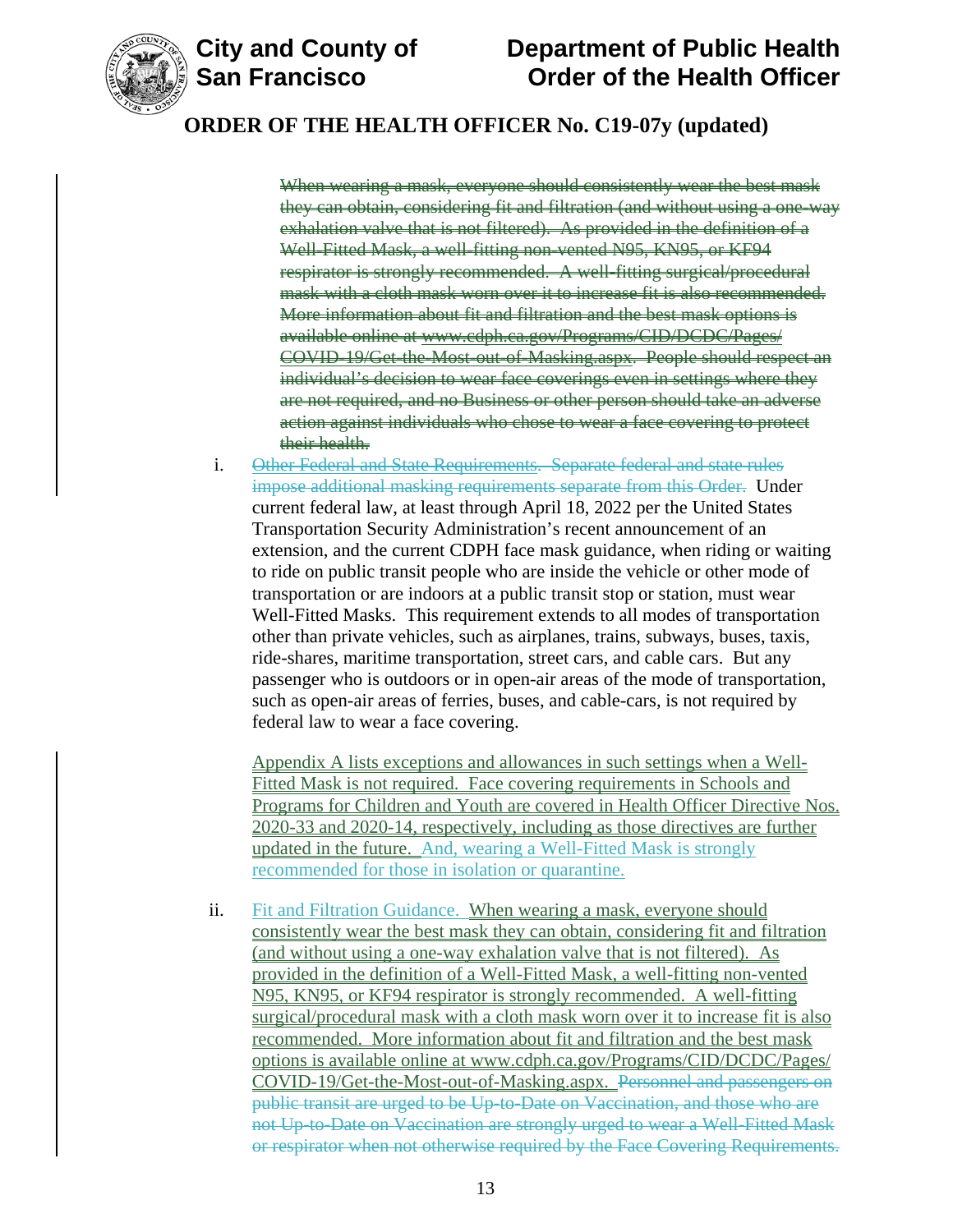

# **City and County of County of Department of Public Health<br>San Francisco Corder of the Health Officer Order of the Health Officer**

# **ORDER OF THE HEALTH OFFICER No. C19-07y (updated)**

Businesses and other entities should also follow any additional Cal/OSHA regulations relating to COVID-19 health and safety measures in the workplace, including regarding masking, and more information can be found online at [www.dir.ca.gov/dosh/coronavirus/covid19faqs.html.](https://www.dir.ca.gov/dosh/coronavirus/covid19faqs.html) Nothing in this Order is intended to reduce any of those requirements or otherwise modify them in a way that is less protective of public health, or to limit an individual's own choices to take more health protective measures.

- **b.c.** Monitor for Symptoms. Individuals should monitor themselves for symptoms of COVID-19. A list of COVID-19 symptoms is available online at [www.cdc.gov/coronavirus/2019-ncov/symptoms-testing/symptoms.html.](https://www.cdc.gov/coronavirus/2019-ncov/symptoms-testing/symptoms.html) Anyone with any symptom that is new or not explained by another condition must comply with subsections 3(d) and 3(e) below regarding isolation and quarantine.
- c.d.Isolation. Anyone who has or likely has COVID-19, meaning that person (i) has a positive COVID-19 test result, (ii) is diagnosed with COVID-19, or (iii) has a COVID-19 symptom that is new or not explained by another condition, must refer to the latest COVID-19 isolation health directive issued by the Health Officer (available online at [www.sfdph.org/directives\)](https://www.sfdph.org/directives) and follow the requirements detailed there. There are special requirements for healthcare workers and emergency medical services personnel in healthcare settings.
- d.e. Quarantine. Anyone who had Close Contact must refer to the latest COVID-19 quarantine health directive issued by the Health Officer (available online at [www.sfdph.org/directives\)](https://www.sfdph.org/directives) and follow the requirements detailed there. There are special requirements for healthcare workers and emergency medical services personnel in healthcare settings.
- e.f. Moving to, Traveling to, or Returning to the County. Everyone is strongly encouraged to comply with (1) any State travel advisories (available online at [www.cdph.ca.gov/Programs/CID/DCDC/Pages/COVID-19/Travel-Advisory.aspx\)](https://www.cdph.ca.gov/Programs/CID/DCDC/Pages/COVID-19/Travel-Advisory.aspx) and (2) CDC travel guidelines (available online at [www.cdc.gov/coronavirus/2019](https://www.cdc.gov/coronavirus/2019-ncov/travelers/travel-during-covid19.html) [ncov/travelers/travel-during-covid19.html\)](https://www.cdc.gov/coronavirus/2019-ncov/travelers/travel-during-covid19.html).
- $f-g$ . Minimum Requirements. Based on their risk preferences, individuals may decide for themselves to take greater safety precautions than required or even recommended under this Order. Also, nothing in this section limits any requirements that apply under this Order to indoor public settings, indoor Mega-Events, or that Cal/OSHA or other State authority may impose on any indoor setting involving gatherings.
- 4. General Requirements for Businesses and Governmental Entities.
	- a. Vaccination. Businesses and governmental entities are generally encouraged to require Personnel and patrons to be Up-to-Date on Vaccination, meaning they are Vaccinated with a Complete Initial Series and have received a Booster when they are Booster-Eligible.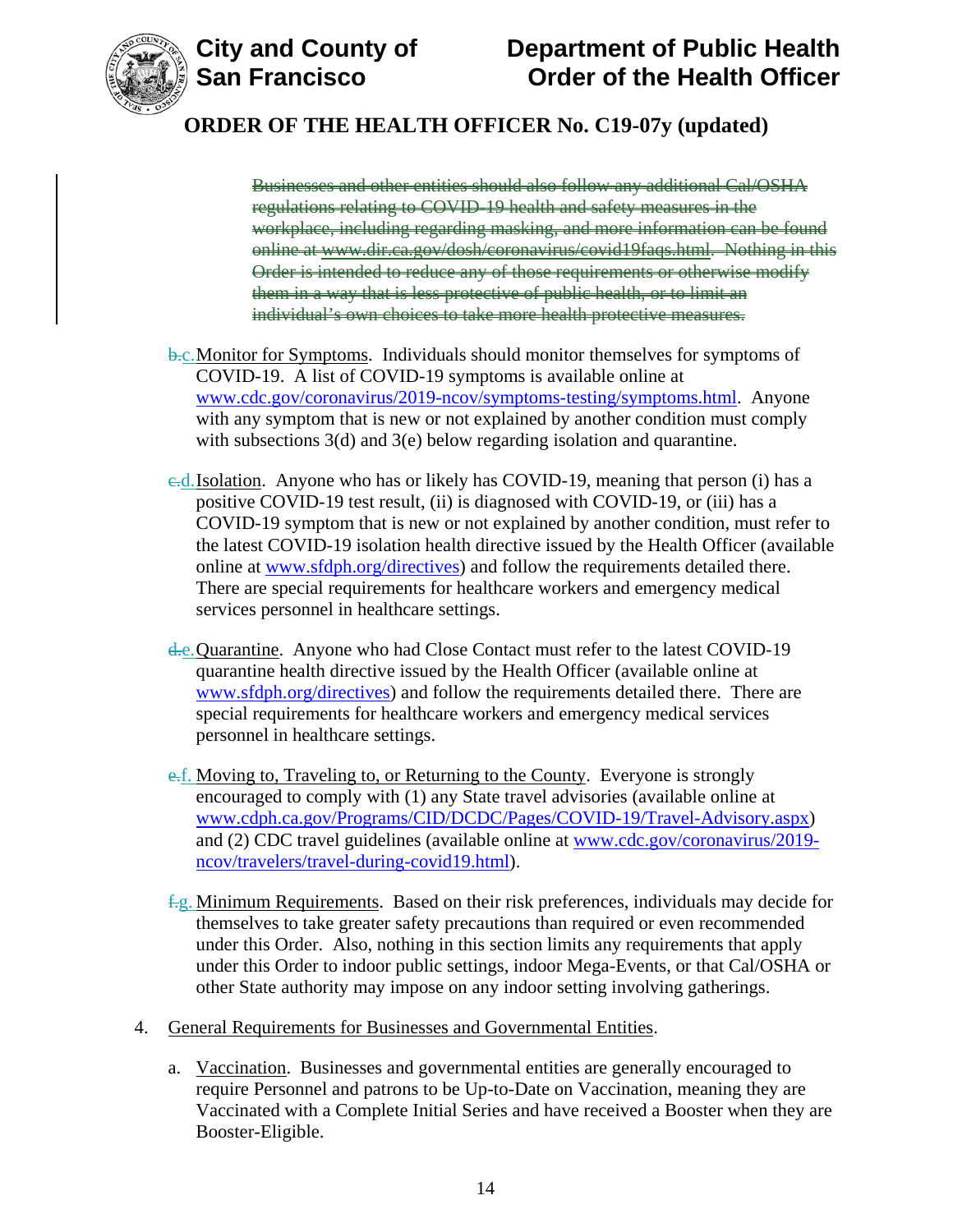

- i. Vaccination or Testing Recommendation for CoveredCertain Indoor Businesses. The following Businesses ("Covered Businesses") are strongly encouraged (though not mandated) to require patrons and staff to provide either proof of being Up-to-Date on Vaccination (including receipt of a Booster once Booster-Eligible) or proof of a negative Test before entry or service:
	- Operators or hosts of establishments or events where food or drink is served indoors—including, but not limited to, dining establishments, bars, clubs, theaters, and entertainment venues.
	- Gyms, recreation facilities, yoga studios, dance studios, and other fitness establishments, where any patrons engage in cardiovascular, aerobic, strength training, or other exercise involving elevated breathing.
- ii. Mega-Events. Operators and hosts of indoor Mega-Events are subject to the proof of vaccination or negative Test requirements for entry by patrons and staff set forth in Section 7 below.

And operators and hosts of indoor or outdoor Mega-Events are encouraged to consider requiring patrons and staff to provide proof that they are Up-to-Date on Vaccination (including proof of a Booster if Booster-Eligible) before entering the venue or outdoor area where the event is held.

• Operators and hosts of indoor and outdoor Mega-Events, as set forth in Section 7 below.

### b. Masking.

- i. Mask Requirements and Allowances. Businesses and governmental entities must follow the requirements for masking listed in this Order and Appendix A to this Order and may, but are not required by this Order, to require masks be worn indoors.
- ii. Providing a Well-Fitted Mask. Businesses and other entities subject to this Order are encouraged to provide a Well-Fitted Mask at no cost to people (patrons and Personnel) who do not have one upon entry inside the facility.
- iii. Cal/OSHA Requirements. Businesses and other entities should also follow any additional Cal/OSHA regulations relating to COVID-19 health and safety measures in the workplace, including regarding masking, and more information can be found online at [www.dir.ca.gov/dosh/coronavirus/covid19faqs.html.](https://www.dir.ca.gov/dosh/coronavirus/covid19faqs.html) Nothing in this Order is intended to reduce any of those requirements or otherwise modify them in a way that is less protective of public health, or to limit an individual's own choices to take more health protective measures.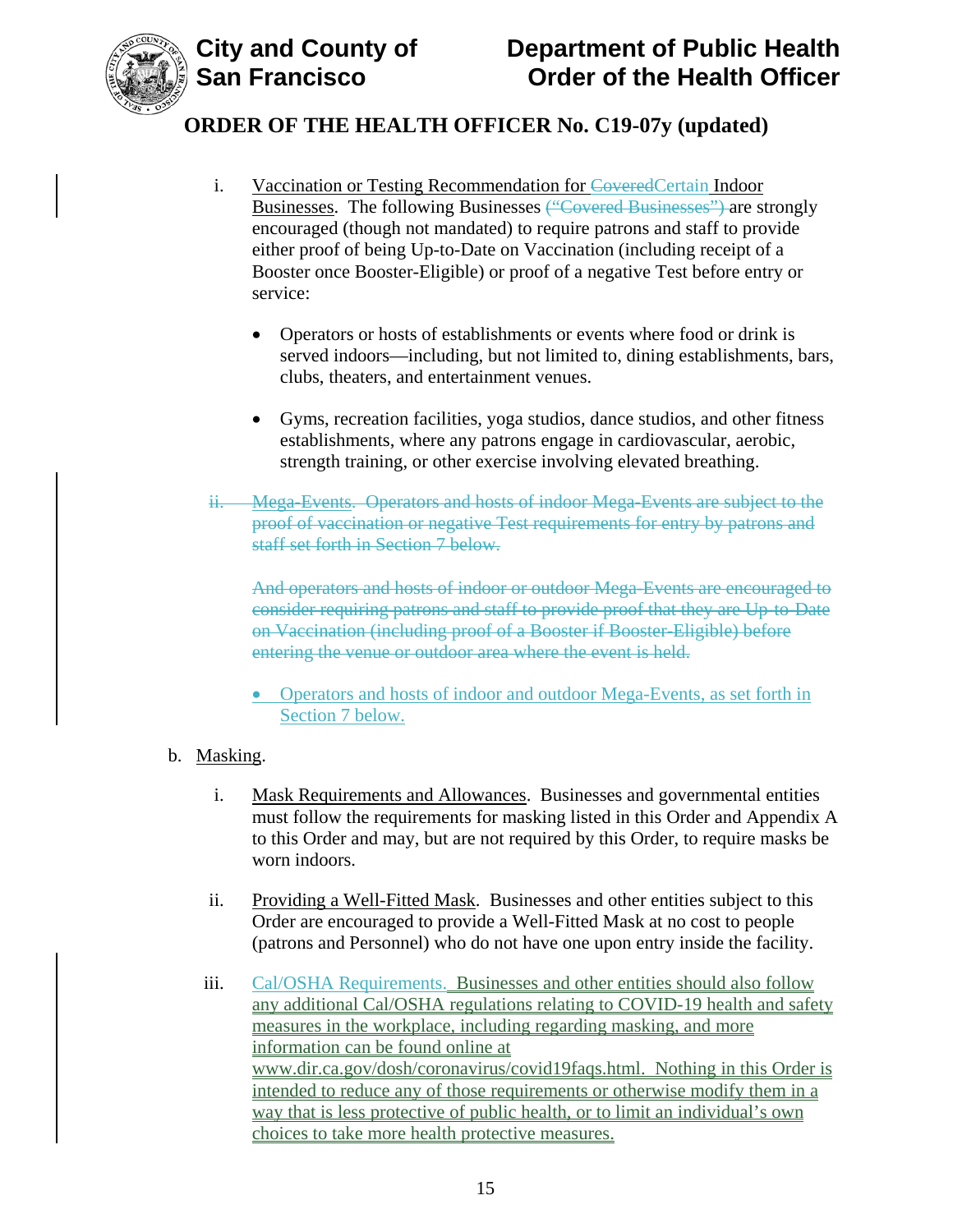



- c. Personnel Health Screening. Businesses and governmental entities should develop and implement a process for screening Personnel for COVID-19 symptoms, but this requirement does not mean they must perform on-site screening of Personnel. Businesses and governmental entities should ask Personnel to evaluate their own symptoms before reporting to work. If Personnel have symptoms consistent with COVID-19, they should follow subsections 3(d) and 3(e) above. Businesses and governmental entities may be required to conduct such screenings for Personnel under Cal/OSHA's regulations. Businesses and other entities must adhere to applicable Cal/OSHA regulations relating to COVID-19 health and safety measures in the workplace and should frequently check for updates to those regulations such as by checking online at [www.dir.ca.gov/dosh/coronavirus/covid19faqs.html.](https://www.dir.ca.gov/dosh/coronavirus/covid19faqs.html)
- d. Businesses Must Allow Personnel to Stay Home When Sick. Businesses are required to follow Cal/OSHA regulations allowing Personnel to stay home where they have symptoms associated with COVID-19 that are new or not explained by another condition or if they have been diagnosed with COVID-19 (by a test or a clinician) even if they have no symptoms, and to not to have those Personnel return to work until they have satisfied certain conditions, all as further set forth in the Cal/OSHA rules. Also, Businesses must comply with California Senate Bill 114 (Labor Code, sections 248.6 and 248.7), which provides that employers with more than 25 employees must give every employee up to 80 hours of COVID-related sick leave retroactive to January 1, 2022 and through September 30, 2022 (pro-rated for less than full time employees), including that employees may use this paid sick leave to get vaccinated or for post-vaccination illness. Each Business is prohibited from taking any adverse action against any Personnel for staying home in any of the circumstances described in this subsection.
- e. Signage. All Businesses and governmental entities are encouraged to conspicuously post signage reminding individuals of the following COVID-19 prevention best practices to reduce transmission:

Get vaccinated and boosted;

Stay home if sick;

Wear a mask indoors if you are unvaccinated; and

Clean your hands.

Businesses and governmental entities are also encouraged to include in signage any custom requirements the business or entity requires of its patrons or Personnel regarding testing, vaccination, and masking. Sample signage is available online at [https://sf.gov/outreach-toolkit-coronavirus-covid-19.](https://sf.gov/outreach-toolkit-coronavirus-covid-19)

Operators or hosts of indoor Mega-Events (as provided in Section 7 below) must conspicuously post signage at entrances regarding pre-entry vaccination and Testing requirements.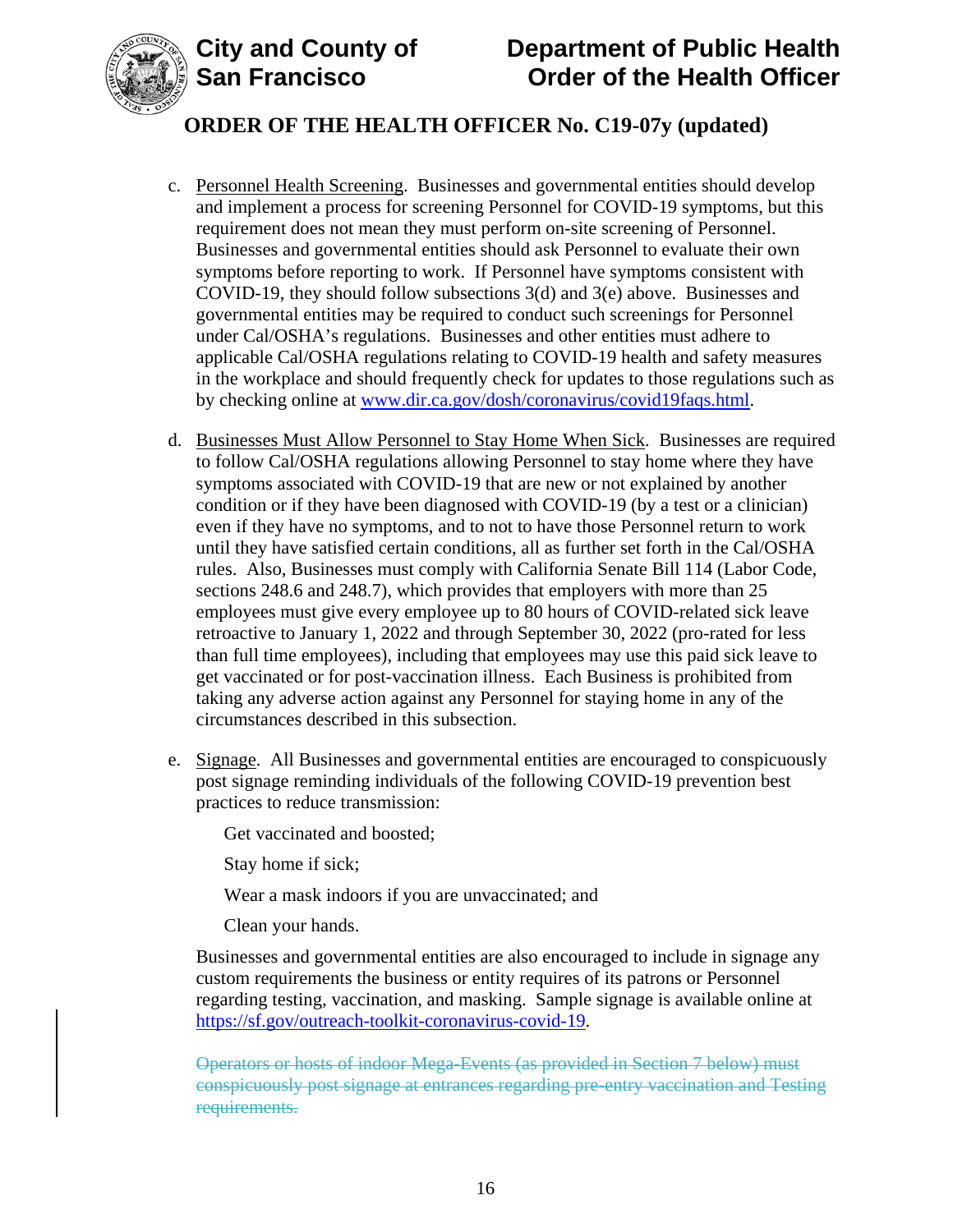

# **ORDER OF THE HEALTH OFFICER No. C19-07y (updated)**

- f. Ventilation Guidelines. All Businesses and governmental entities with indoor operations are urged to review the Ventilation Guidelines and implement ventilation strategies for indoor operations as feasible. Nothing in this subsection limits any ventilation requirements that apply to particular settings under federal, state, or local law.
- g. Mandatory Reporting by Businesses and Governmental Entities. Consistent with Cal/OSHA regulations, Businesses and governmental entities must require that all Personnel immediately alert the Business or governmental entity if they test positive for COVID-19 and were present in the workplace either (1) within 48 hours before onset of symptoms or within 10 days after onset of symptoms if they were symptomatic; or (2) within 48 hours before the date on which they were tested or within 10 days after the date on which they were tested if they were asymptomatic. If a Business or governmental entity is concerned about a workplace outbreak among Personnel, it may get additional information [www.sfcdcp.org/covid19-positive](http://www.sfcdcp.org/covid19-positive-workplace)[workplace.](http://www.sfcdcp.org/covid19-positive-workplace) Businesses and governmental entities must also comply with all case investigation and contact tracing measures directed by DPH including providing any information requested within the timeframe provided by DPH, instructing Personnel to follow isolation and quarantine protocols specified by CDPH and Cal/OSHA and any additional protocols specified by DPH, and excluding positive cases and unvaccinated close contacts from the workplace during these isolation and quarantine periods.

Schools and Programs for Children and Youth are subject to separate reporting requirements set forth in Health Officer Directive Nos. 2020-33 and 2020-14, respectively, including as those directives are further updated in the future.

- h. Compliance with CDPH Vaccination Status Order's Mask Requirements. Businesses and governmental entities with Personnel in Acute Health Care Settings, Long-Term Care Settings, High-Risk Congregate Settings, and Other Health Care Settings—as those terms are defined in the CDPH Vaccination Status Order, available online at [www.cdph.ca.gov/Programs/CID/DCDC/Pages/COVID-19/Order-of-the-State-](https://www.cdph.ca.gov/Programs/CID/DCDC/Pages/COVID-19/Order-of-the-State-Public-Health-Officer-Unvaccinated-Workers-In-High-Risk-Settings.aspx)[Public-Health-Officer-Unvaccinated-Workers-In-High-Risk-Settings.aspx—](https://www.cdph.ca.gov/Programs/CID/DCDC/Pages/COVID-19/Order-of-the-State-Public-Health-Officer-Unvaccinated-Workers-In-High-Risk-Settings.aspx)must provide appropriate face coverings as required by the CDPH Vaccination Status Order.
- i. Minimum Requirements; Ability to Adopt More-Restrictive Measures. This Order establishes the minimum requirements related to COVID-19 protections. Nothing in this Order is intended to reduce any other federal, state, or local legal requirements or otherwise modify them in a way that is less protective of public health, or to limit an individual Business' or governmental entity's choices to take more health protective measures. Businesses or governmental entities may impose further restrictions that are more protective of public health than the minimum requirements or recommendations under this Order, including requiring patrons or Personnel to be Vaccinated with a Complete Initial Series or Up-to-Date on Vaccination, requiring them to wear a Well-Fitted Mask, requiring them to have a negative Test, or taking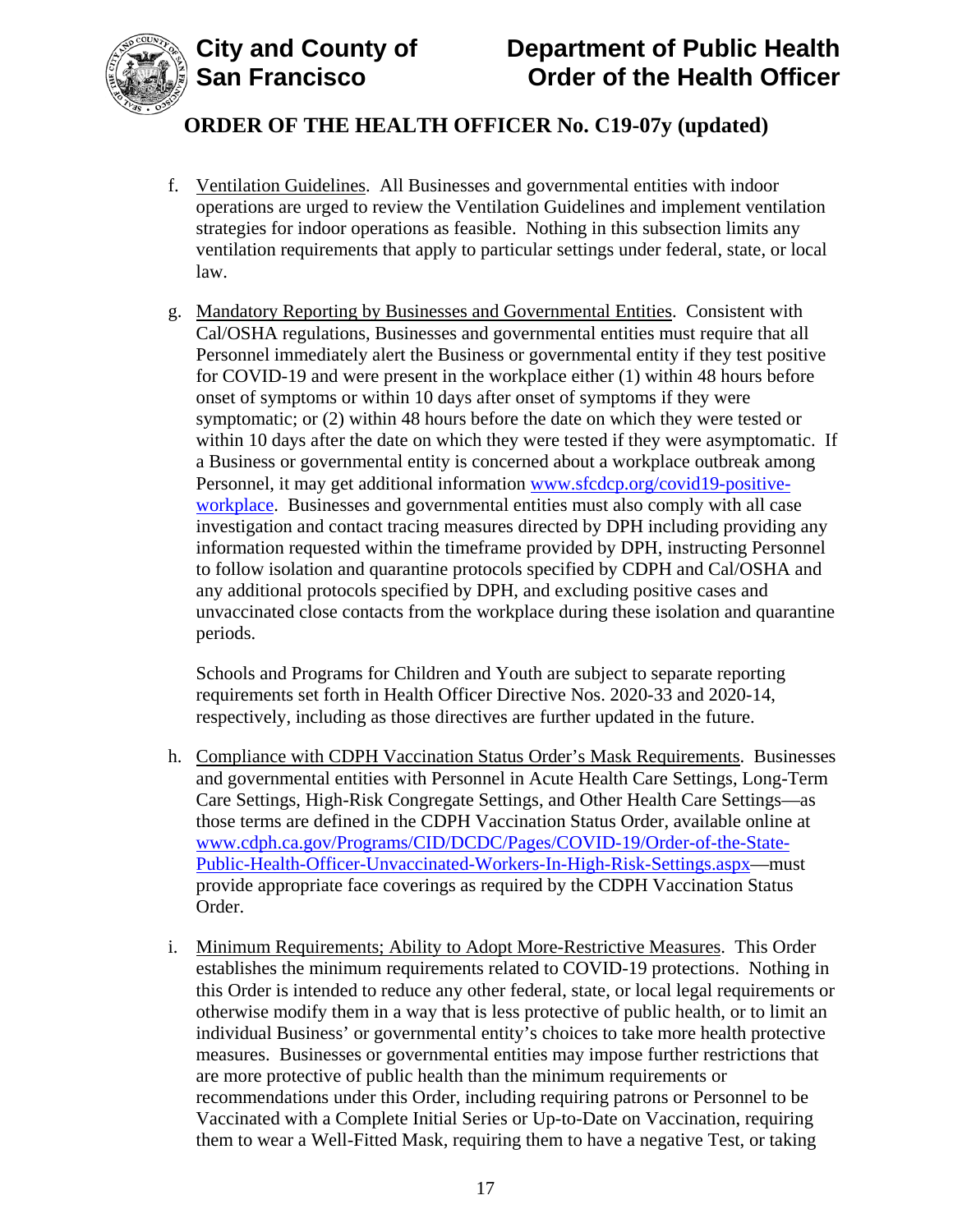

other more restrictive measures that are more protective of public health and meet their operational needs.

### 5. Schools and Programs for Children and Youth

- a. Schools. Largely because many children are not yet Vaccinated with a Complete Initial Series or eligible for a Booster, schools must follow the health and safety requirements set forth in Health Officer Directive No. 2020-33, including as it may be amended in the future, to ensure the safety of all students and Personnel at the school site. All children who are Booster-Eligible (including under an emergency use authorization) are strongly urged to receive a Booster as soon as possible. Also, adult Personnel in TK-12 schools, including educators, aides, administrators, and other staff, are strongly encouraged to be Up-to-Date on Vaccination.
- b. Programs for Children and Youth. Largely because some children are not eligible to be vaccinated against COVID-19 at this time and many children are not yet Vaccinated with a Complete Initial Series or eligible for a Booster, the following Programs for Children and Youth must operate in compliance with the health and safety requirements set forth in Health Officer Directive No. 2020-14, including as it may be amended in the future: (1) group care facilities for children who are not yet in elementary school—including, for example, licensed childcare centers, daycares, family daycares, and preschools (including cooperative preschools); and (2) with the exception of schools, which are addressed in subsection (a) above, educational or recreational institutions or programs that provide care or supervision for school-aged children and youth—including for example, learning hubs, other programs that support and supplement distance learning in schools, school-aged childcare programs, youth sports programs, summer camps, and afterschool programs.
- c. Mega-Events. Operators or hosts of indoor events held at schools or under Programs for Children and Youth that meet the definition of an indoora Mega-Event must are strongly recommended to **comply with the rules for indoor**State's Post-Blueprint Guidance concerning Mega -Events specified in Section 7 of this Order. Operators or hosts of such outdoor events are urged to follow the rules for outdoor Mega-Events.

### 6. Vaccination Requirements for Personnel in High-Risk Settings and Other Health Care Personnel.

- a. High-Risk Settings. Except for some Personnel as provided in subsections (a)(iii), (b), and (c) below, and for Personnel exempt under subsection (d) below, all of the following requirements apply in High-Risk Settings:
	- i. Businesses and governmental entities with Personnel in High-Risk Settings must:
		- 1. As of September 30, 2021, ascertain vaccination status of all Personnel in High-Risk Settings who routinely work onsite;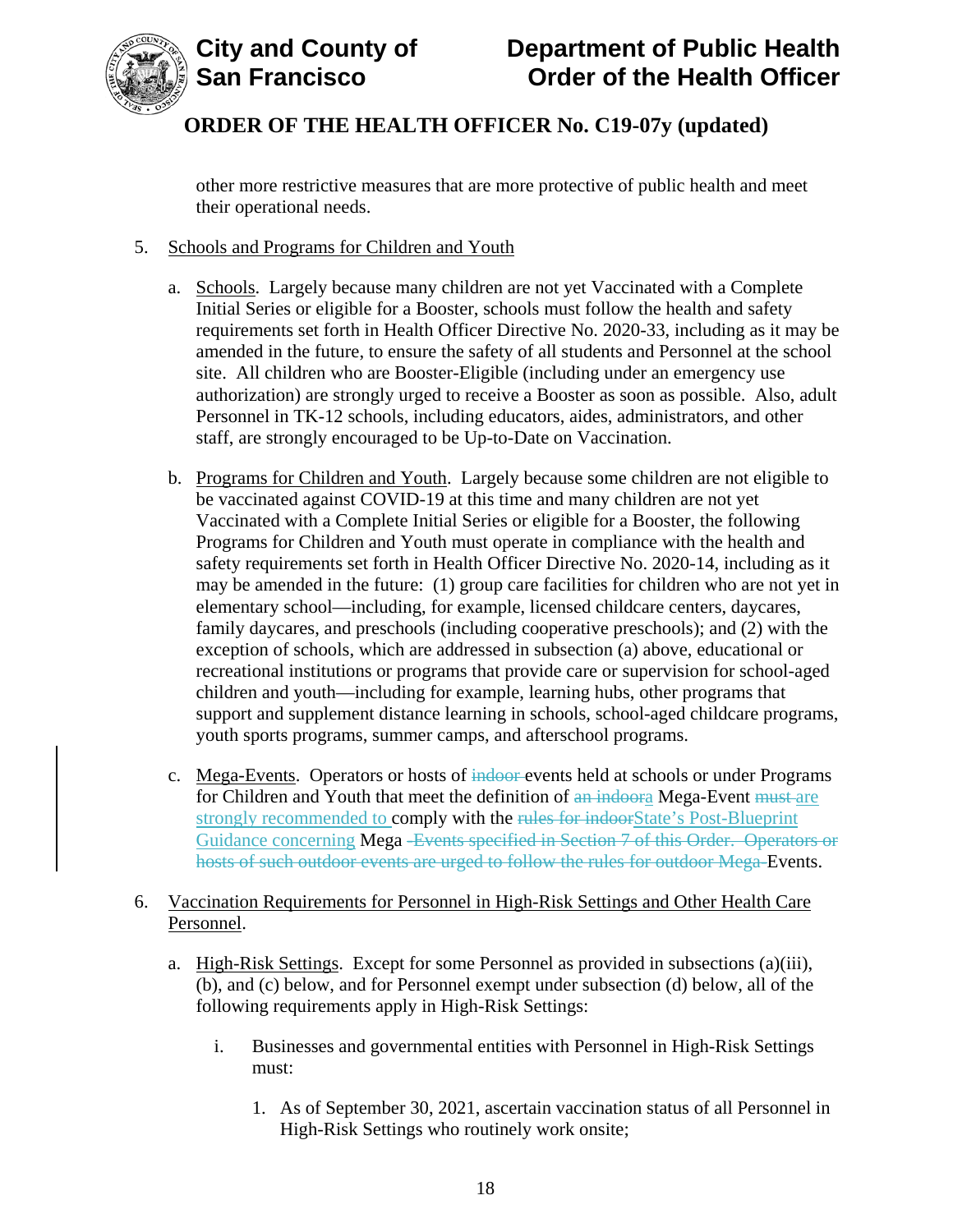

## **ORDER OF THE HEALTH OFFICER No. C19-07y (updated)**

- 2. As of September 30, 2021, ensure that before entering or working in any High-Risk Setting, all Personnel who routinely work onsite have received their first dose of a one-dose COVID-19 vaccine regimen or their second dose of a two-dose COVID-19 vaccine regimen authorized to prevent COVID-19 by the FDA, including by way of an emergency use authorization, or by the World Health Organization. Until such Personnel are Vaccinated with a Complete Initial Series, they are subject to at least the minimum public health and safety requirements in subsection (a)(iv) below; and
- 3. As of March 1, 2022, ensure that all such Personnel who routinely work onsite, within 15 days of being Booster-Eligible, receive a Booster. And for the period between when such Personnel are Booster-Eligible but have not yet received one and when they become Up-to-Date on Vaccination (meaning one week after receipt of a Booster), the operator of the High-Risk Setting must ensure that each such person comply with the public health and safety requirements in subsection (a)(iv) below regarding testing even though they have already received their full initial course of vaccination. For clarity, those who are Booster-Eligible on or before February 14, 2022 must have received their Booster by March 1, 2022, and those who are Booster-Eligible after February 14, 2022 must receive it within 15 days after they become eligible.

And consistent with updated CDPH "Health Care Worker Vaccine Requirement" guidance (linked below in Section 6(b)), such Personnel who provide proof of COVID-19 infection after being Vaccinated with a Complete Initial Series (a "Recent Pre-Booster Infection") may defer Booster administration under this subsection for up to 90 days from the date of their first positive COVID-19 test or clinical diagnosis, which in some situations may extend the deadline for receipt of a Booster beyond March 1, 2022. Such Personnel who are not eligible for a Booster by March 1, 2022 must be in compliance no later than 15 days after the timeframe specified in this paragraph for receiving the Booster. Personnel with a deferral due to a proven COVID-19 infection must be in compliance no later than 15 days after the expiration of their deferral.

ii. As of September 30, 2021, Personnel who routinely work onsite in High-Risk Settings must have received their first dose of a one-dose COVID-19 vaccine regimen or their second dose of a two-dose COVID-19 vaccine regimen authorized to prevent COVID-19 by the FDA, including by way of an emergency use authorization, or by the World Health Organization. Until such Personnel are Vaccinated with a Complete Initial Series, they are subject to at least the minimum public health and safety requirements in subsection (a)(iv) below. Beginning on As of March 1, 2022, Personnel who routinely work onsite in High-Risk Settings must, within 15 days of being Booster-Eligible, receive a Booster. For clarity, those who are Booster-Eligible on or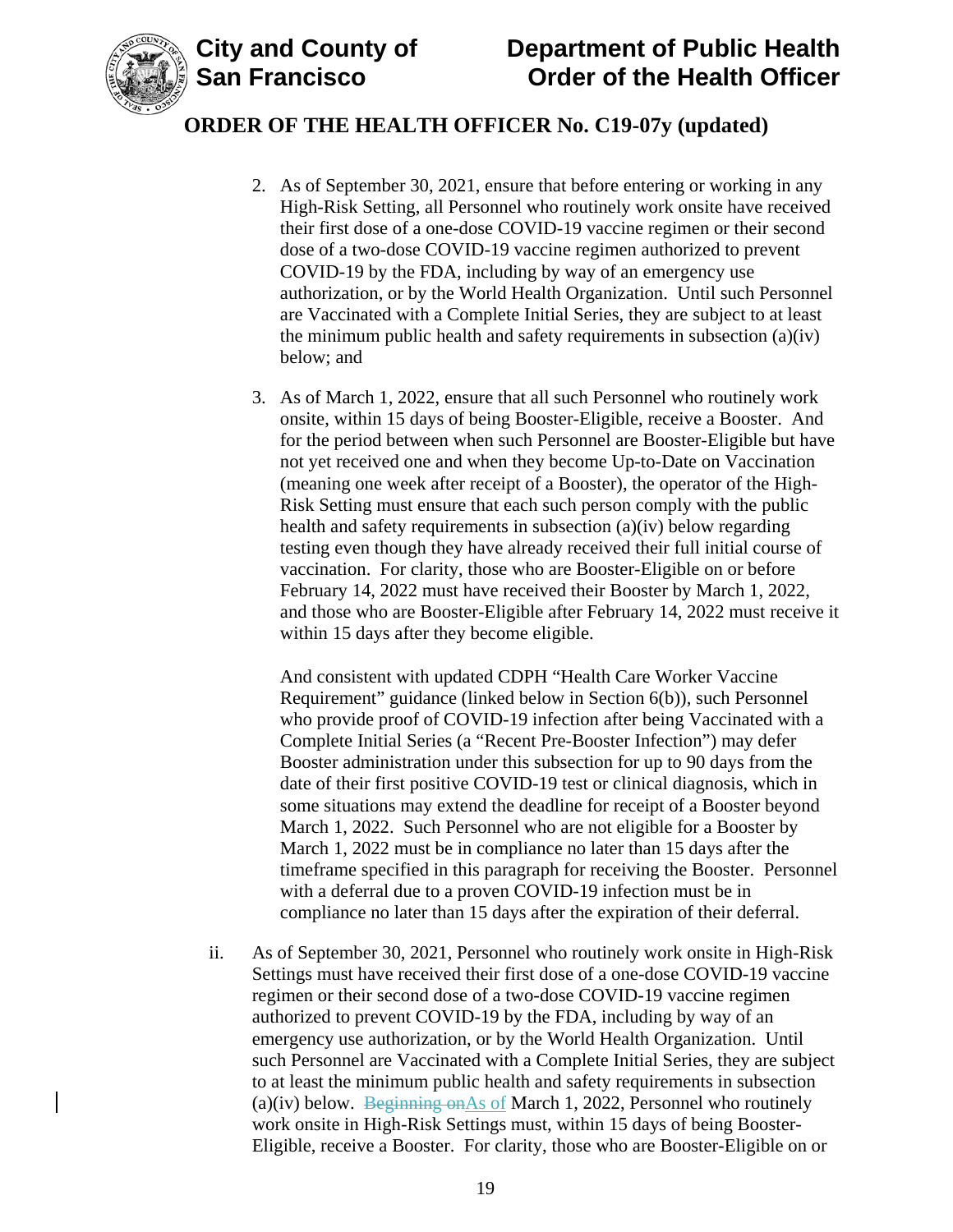

before February 14, 2022 must have received their Booster by March 1, 2022, and those who are Booster-Eligible after February 14, 2022 must receive it within 15 days after they become eligible. Personnel who are required by this subsection 6(a)(ii) to receive a Booster may use the Recent Pre-Booster Infection deferral described above in subsection  $6(a)(i)(3)$  and must be in compliance no later than 15 days after the expiration of the deferral described in that subsection. For clarity, Personnel who routinely work onsite in High-Risk Settings and subject to this subsection 6(a)(ii) includes firefighters, paramedics, emergency medical technicians (EMTs), and jail staff subject to CDPH's State and Local Correctional Facilities and Detention Centers Health Care Worker Vaccination Requirement (available at: [https://www.cdph.ca.gov/Programs/CID/DCDC/Pages/COVID-19/Order-of](https://www.cdph.ca.gov/Programs/CID/DCDC/Pages/COVID-19/Order-of-the-State-Public-Health-Officer-Correctional-Facilities-and-Detention-Centers-Health-Care-Worker-Vaccination-Order.aspx)[the-State-Public-Health-Officer-Correctional-Facilities-and-Detention-](https://www.cdph.ca.gov/Programs/CID/DCDC/Pages/COVID-19/Order-of-the-State-Public-Health-Officer-Correctional-Facilities-and-Detention-Centers-Health-Care-Worker-Vaccination-Order.aspx)[Centers-Health-Care-Worker-Vaccination-Order.aspx\)](https://www.cdph.ca.gov/Programs/CID/DCDC/Pages/COVID-19/Order-of-the-State-Public-Health-Officer-Correctional-Facilities-and-Detention-Centers-Health-Care-Worker-Vaccination-Order.aspx). Notwithstanding the foregoing, Personnel who routinely work onsite at homeless shelters (other than congregate living health facilities) are strongly recommended (but not required) to be Up-to-Date on Vaccination when they are Booster-Eligible.

For purposes only of this Order, subsection (ii), firefighters, paramedics, and EMTs, have until June 30, 2022 to receive a Booster, or if they are not yet eligible before that date, then within 15 days of being Booster-Eligible. Until such firefighters, paramedics, and EMTs receive a Booster, they must be Vaccinated with a Complete Initial Series, free of any COVID-19 symptom, wear a Well-Fitted Mask, and have a negative Test in the manner required by subsection (iv)(1) below, to continue to work in a High-Risk Setting.

iii. Businesses and governmental entities with Personnel who are not permanently stationed or regularly assigned to a High-Risk Setting but who in the course of their duties may enter or work in High-Risk Settings even on an intermittent or occasional basis or for short periods of time are considered to routinely work onsite in—including police, other law enforcement, and attorneys who enter jail settings or other High-Risk Settings. Businesses and governmental entities with such Personnel as part of their work—are required to (1) ascertain vaccination status of all such Personnel and (2) ensure that before entering or working in any High-Risk Setting, all such Personnel are Vaccinated with a Complete Initial Series with any vaccine authorized to prevent COVID-19 by the FDA, including by way of an emergency use authorization, or by the World Health Organization, unless exempt under subsection (d) below. Additionally, as of September 29, 2021, all such Personnel must have received their first dose of a one-dose COVID-19 vaccine regimen or their second dose of a two-dose COVID-19 vaccine regimen authorized to prevent COVID-19 by the FDA, including by way of an emergency use authorization, or by the World Health Organization. Until such Personnel are Vaccinated with a Complete Initial Series, they are subject to at least the minimum public health and safety requirements in subsection (a)(iv) below. And as of March 1, 2022, Personnel who are not permanently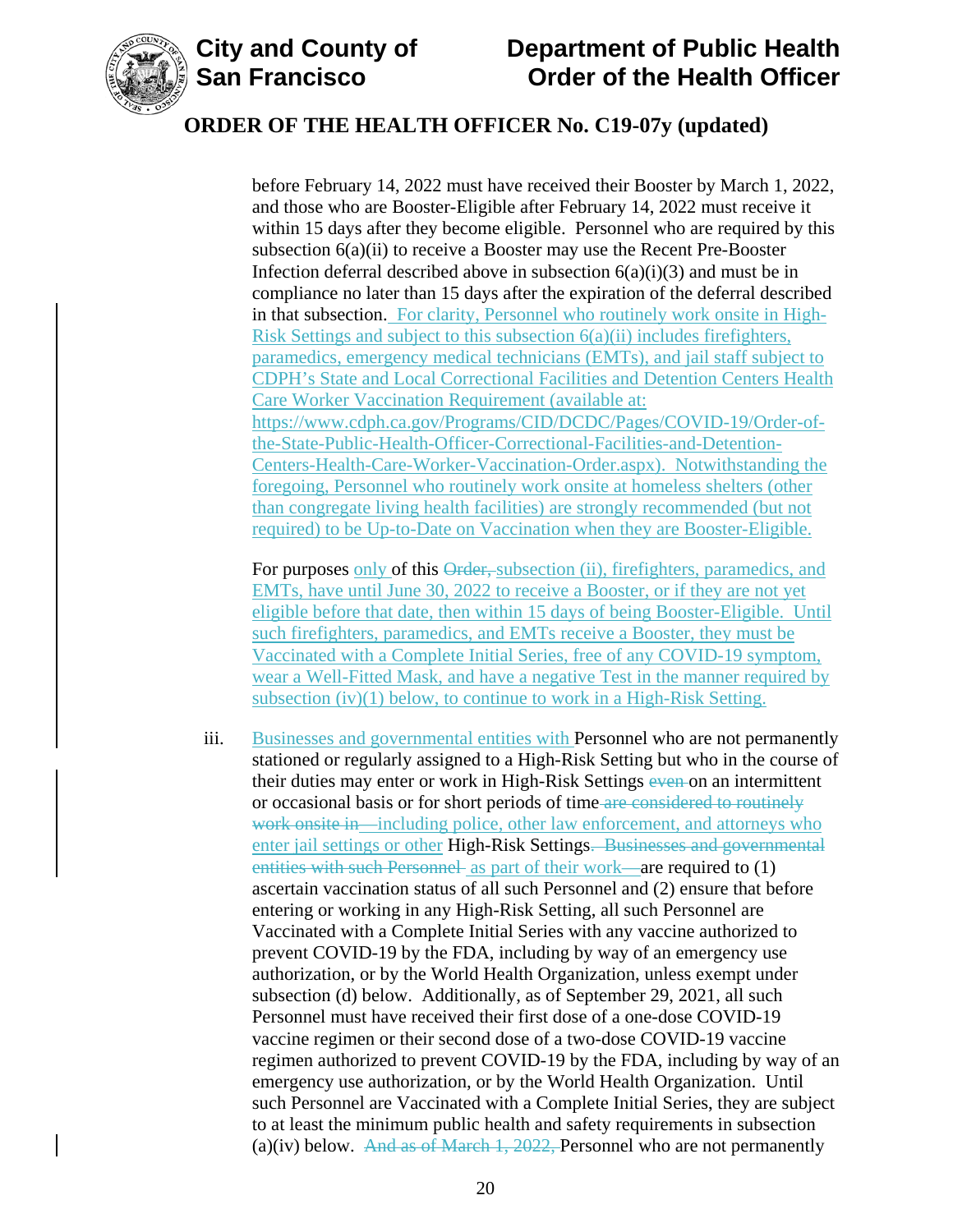

# **City and County of County of Department of Public Health<br>San Francisco Corder of the Health Officer Order of the Health Officer**

## **ORDER OF THE HEALTH OFFICER No. C19-07y (updated)**

stationed or regularly assigned to a High-Risk Setting but who in the course of their duties may enter or work in High-Risk Settings even on an intermittent or occasional basis or for short periods of time—including for example, are strongly recommended (but not limited to, paramedics, emergency medical technicians, police officers and other law enforcement, and attorneys who enter jail settings or other High-Risk Settings as part of their work—must, within 15 days of being Booster-Eligible, required) to receive a Booster. For clarity, those who are Booster-Eligible on or before February 14, 2022 must have received their Booster by March 1, 2022, and those who when they are Booster-Eligible after February 14, 2022 must receive it within 15 days after they become eligible... For clarity, Personnel who are required by subject to this subsection  $\Theta(a)$ (iii) to receive a Booster may use the Recent Pre-Booster Infection deferral described above in subsection  $6(a)(i)(3)$  and must be in compliance no later than 15 days after the expiration of the deferral described in that subsection.

For purposes only of this subsection (iii), Businesses and governmental entities that have Personnel who are not permanently stationed or regularly assigned to a High-Risk Setting who have not received their Booster but who in the course of their duties may enter or work in High-Risk Settings even on an intermittent or occasional basis or for short periods of time as provided above, may qualify for a temporary extension beyond the March 1, 2022 deadline for such Personnel to receive a Booster, until no later than April 15, 2022, if they meet both of the following criteria: (1) they determine that there is a critical staffing shortage (determined in writing by the chief executive officer or department head); and (2) they ensure that only such Personnel who are Vaccinated with a Complete Initial Sseries, are free of any COVID-19 symptom, who wear a Well-Fitted Mask, not subject to the health and who have a negative Testsafety requirements in the manner required by subsection  $(a)(iv)(1)$  below-may continue to work in the High-Risk Setting, but must follow the Face Covering Requirements and any other applicable federal, state, or local requirements.

- iv. All Businesses and governmental entities subject to this Section 6 must require any Personnel who routinely work onsite at a High-Risk Setting and are exempt or who are otherwise not Up-to-Date on Vaccination (for clarity, the reference to these Personnel means any person who is Booster-Eligible for but not yet received a Booster-or who has received a Booster for the seven days after receipt of the Booster before becoming Up-to-Date on Vaccination) to comply with at least the following public health and safety measures:
	- 1. get Tested for COVID-19 at least once a week—and at least twice a week for Personnel who are in general acute care hospitals, skilled nursing facilities, intermediate care facilities, and jails—using either a nucleic acid (including polymerase chain reaction (PCR)) or antigen test; and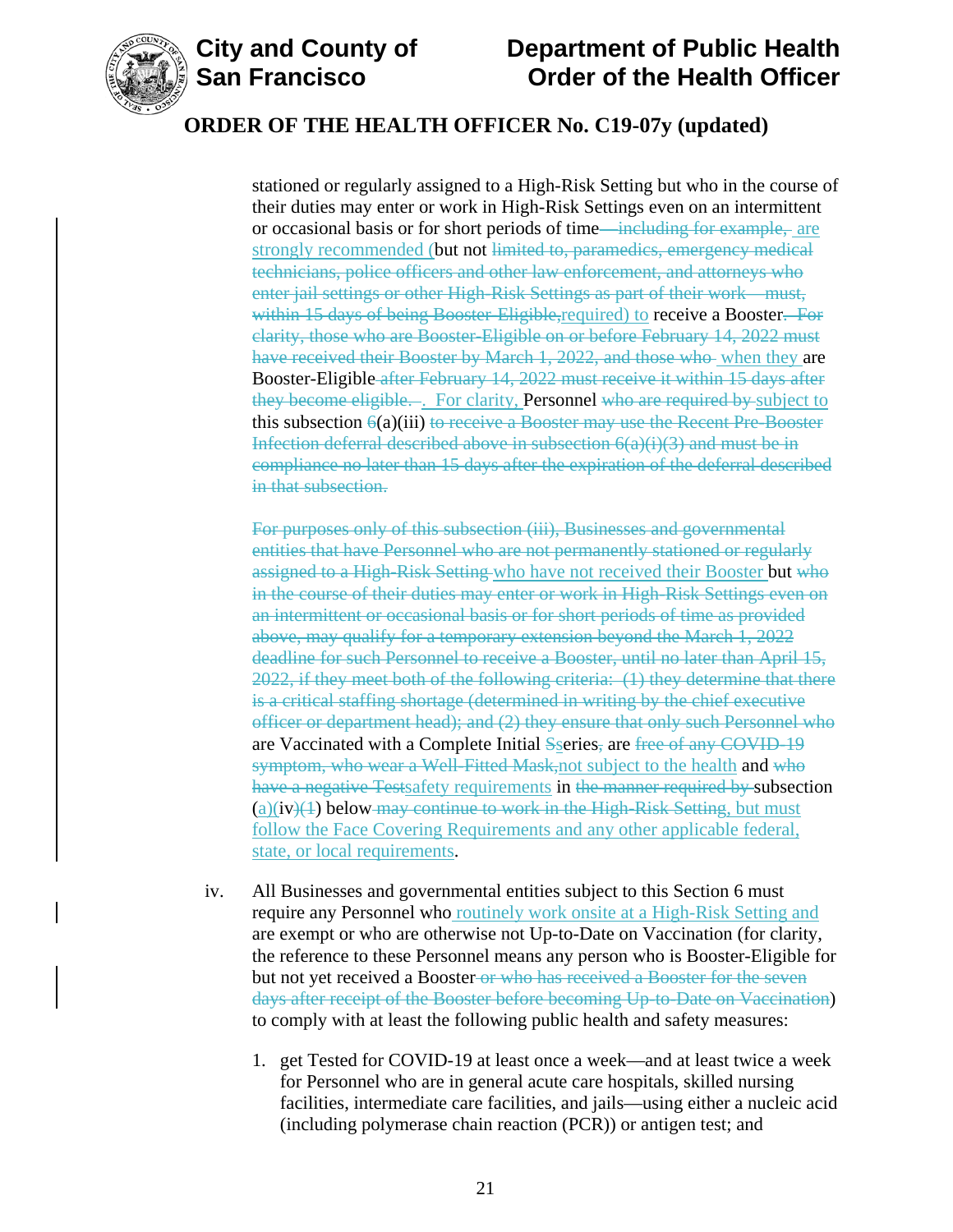

2. at all times at the worksite in the High-Risk Setting wear a face covering in compliance with the State Public Health Officer Order of July 26, 2021 ("CDPH Vaccination Status Order"), available at [https://www.cdph.ca.gov/Programs/CID/DCDC/Pages/COVID-19/Order](https://www.cdph.ca.gov/Programs/CID/DCDC/Pages/COVID-19/Order-of-the-State-Public-Health-Officer-Unvaccinated-Workers-In-High-Risk-Settings.aspx)[of-the-State-Public-Health-Officer-Unvaccinated-Workers-In-High-Risk-](https://www.cdph.ca.gov/Programs/CID/DCDC/Pages/COVID-19/Order-of-the-State-Public-Health-Officer-Unvaccinated-Workers-In-High-Risk-Settings.aspx)[Settings.aspx.](https://www.cdph.ca.gov/Programs/CID/DCDC/Pages/COVID-19/Order-of-the-State-Public-Health-Officer-Unvaccinated-Workers-In-High-Risk-Settings.aspx)

Because of the COVID-19 risks to any exempt Personnel who are not Upto-Date on Vaccination, the High-Risk Setting must provide such Personnel, on request, with a well-fitting non-vented N95 respirator and strongly encourage such Personnel to wear that respirator at all times when working with patients, residents, clients, or incarcerated people.

Regular testing and masking as required under this Section 6 are not as protective of public health as being Up-to-Date on Vaccination in helping prevent transmission of COVID-19; accordingly, those measures are a minimum safety requirement for exempt Personnel in High-Risk Settings. Businesses and governmental entities subject to this Section 6 may require additional safety measures for such Personnel. For example, factors a Business or governmental entity may consider in determining appropriate safety measures for exempt Personnel include, but are not limited to:

- a) Whether the Personnel will place other people at risk of transmission of COVID-19 because they are required to come into contact (including on an emergency basis) with other Personnel or with persons whose vaccination status is unknown, who are not yet eligible for the vaccine, or who are members of a vulnerable population (*e.g.*, the elderly, incarcerated people, and acute care patients);
- b) The type and frequency of testing available to the Personnel and whether the Business or governmental entity has the ability to provide testing to Personnel, without relying on public health resources, and track the requisite testing;
- c) Whether the Business or governmental entity can ensure compliance with the mask mandate whenever the Personnel are around other people in the workplace; and
- d) Whether the proposed accommodation imposes an undue burden because it is costly, infringes on other Personnel's job rights or benefits, compromises workplace safety, decreases workplace efficiency, or requires other Personnel to do more than their share of potentially hazardous or burdensome work.

Nothing under the Order limits the ability of a Business or governmental entity under applicable law to determine whether they are unable to offer a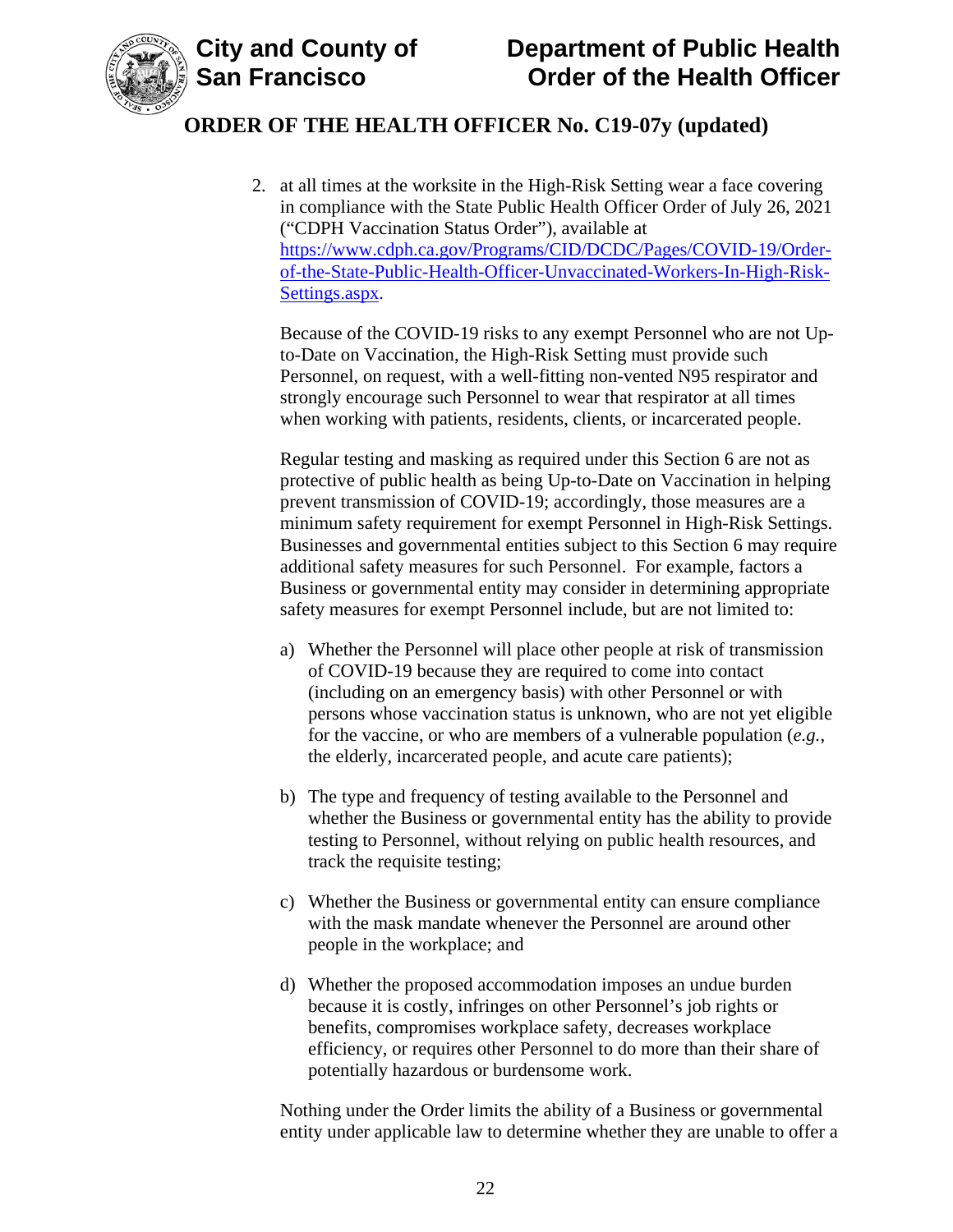

reasonable accommodation to unvaccinated Personnel with an approved exemption and to exclude such exempt Personnel from a High-Risk Setting.

- v. All Businesses and governmental entities subject to this Section 6 must, consistent with applicable privacy laws and regulations, maintain records of employee vaccination or exemption status.
- vi. All Businesses and governmental entities subject to this Section 6 must provide these records to the Health Officer or other public health authorities promptly upon request, and in any event no later than the next business day after receiving the request.
- vii. This mandated vaccination schedule allows Businesses, governmental entities, and affected Personnel adequate time to comply with this Order. In the interest of protecting residents of High-Risk Settings, Personnel, and their families, Businesses, governmental entities, and affected Personnel are strongly urged to meet these vaccination requirements as soon as possible.

For clarity, this requirement applies to Personnel in other buildings in a site containing a High-Risk Setting, such as a campus or other similar grouping of related buildings, where such Personnel do any of the following: (i) access the acute care or patient, resident, client, or incarcerated person areas of the High-Risk Setting; or (ii) work in-person with patients, residents, clients, or incarcerated people who visit those areas. All people in San Francisco who work in a clinical setting with a population that is more vulnerable to COVID-19 are strongly urged to be Up-to-Date on Vaccination, including receiving a Booster as soon as Booster-Eligible.

If a person covered by the requirements of this Section 6 to be Up-to-Date on Vaccination recently had COVID-19 when that person would otherwise have been Booster-Eligible based on the period since becoming Vaccinated with a Complete Initial Series, then that person should try to obtain the Booster as soon as possible at least 10 days after recovering and ending isolation. But to continue working in the High-Risk Setting that person does not need to receive the Booster until 30 days after recovering from infection and discontinuing isolation, unless a healthcare provider recommends in a note that the Booster be delayed for a longer specified period.

b. CDPH Requirements For Adult Care Facilities, Direct Care Workers, Other Health Care Workers, and Pharmacists. Businesses and governmental entities with Personnel in certain types of facilities and contexts, including those that provide health care, certain other care services, services in congregate settings, and the Personnel who work in those settings must comply with the following CDPH Orders and All Facilities Letters, including as they are updated in the future, which require Personnel of such Businesses and governmental entities to be Up-to-Date on Vaccination, including receipt of a Booster when Booster-Eligible, unless exempt under those Orders and All Facilities Letters by the deadlines listed in each order or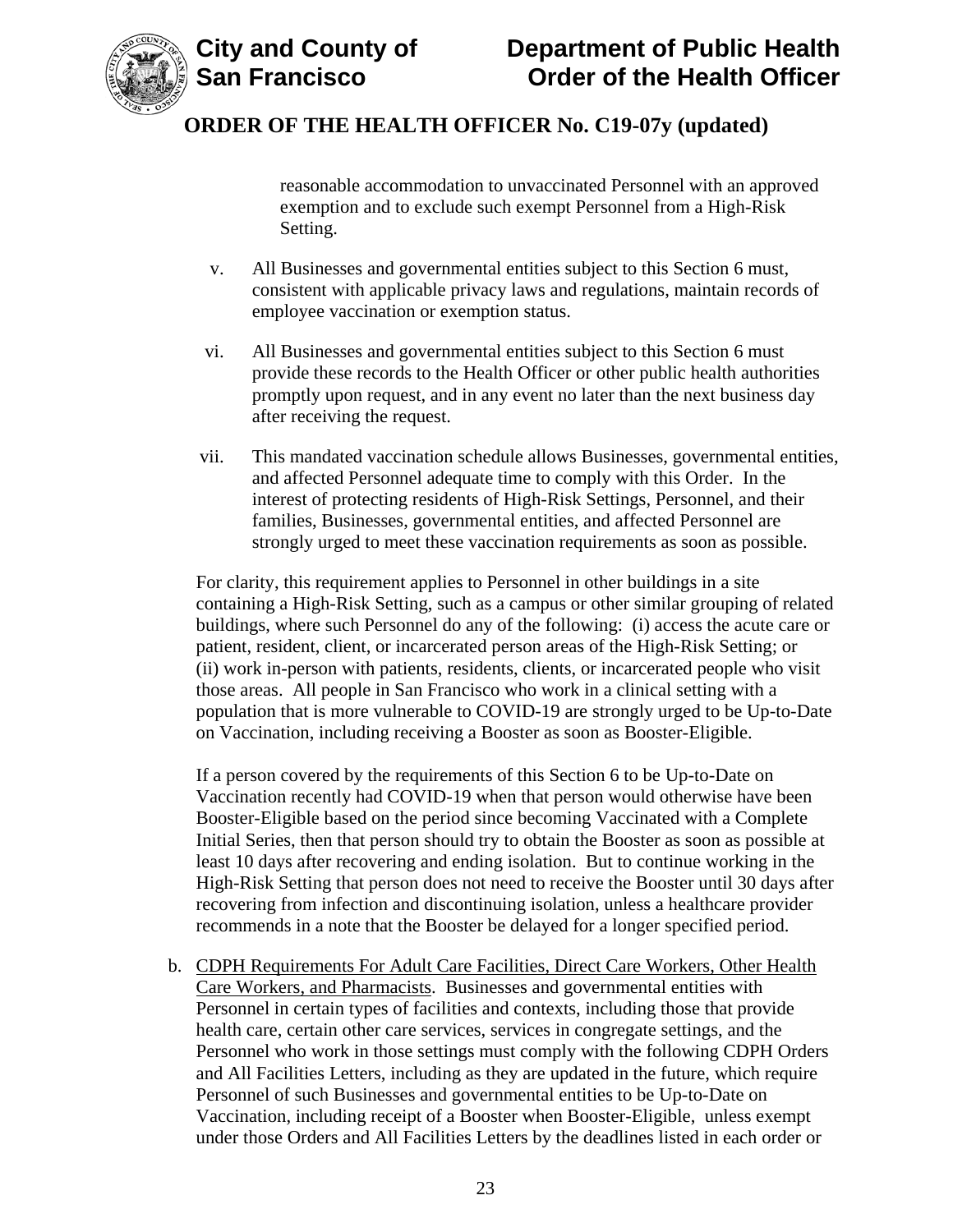

letter:

"Adult Care Facilities and Direct Care Worker Vaccine Requirement", updated February 22, 2022, available online at [www.cdph.ca.gov/Programs/CID/DCDC/Pages/COVID-19/Order-of-the-State-](https://www.cdph.ca.gov/Programs/CID/DCDC/Pages/COVID-19/Order-of-the-State-Public-Health-Officer-Adult-Care-Facilities-and-Direct-Care-Worker-Vaccine-Requirement.aspx)[Public-Health-Officer-Adult-Care-Facilities-and-Direct-Care-Worker-Vaccine-](https://www.cdph.ca.gov/Programs/CID/DCDC/Pages/COVID-19/Order-of-the-State-Public-Health-Officer-Adult-Care-Facilities-and-Direct-Care-Worker-Vaccine-Requirement.aspx)[Requirement.aspx](https://www.cdph.ca.gov/Programs/CID/DCDC/Pages/COVID-19/Order-of-the-State-Public-Health-Officer-Adult-Care-Facilities-and-Direct-Care-Worker-Vaccine-Requirement.aspx)

"Health Care Worker Vaccine Requirement", updated February 22, 2022, available online at [www.cdph.ca.gov/Programs/CID/DCDC/Pages/COVID-19/Order-of-the-](https://www.cdph.ca.gov/Programs/CID/DCDC/Pages/COVID-19/Order-of-the-State-Public-Health-Officer-Health-Care-Worker-Vaccine-Requirement.aspx)[State-Public-Health-Officer-Health-Care-Worker-Vaccine-Requirement.aspx](https://www.cdph.ca.gov/Programs/CID/DCDC/Pages/COVID-19/Order-of-the-State-Public-Health-Officer-Health-Care-Worker-Vaccine-Requirement.aspx)

"Coronavirus Disease 2019 (COVID-19) Testing, Vaccination Verification and Personal Protective Equipment for Health Care Personnel (HCP) at Health Care Facilities" (AFL 21-29.3), updated February 22, 2022, available online at [www.cdph.ca.gov/Programs/CHCQ/LCP/Pages/AFL-21-29.aspx](https://www.cdph.ca.gov/Programs/CHCQ/LCP/Pages/AFL-21-29.aspx)

"Coronavirus Disease 2019 (COVID-19) Testing, Vaccination Verification and Personal Protective Equipment for Health Care Personnel (HCP) at the Various Types of Intermediate Care Facilities" (AFL 21-30.3), updated February 22, 2022, available online at [www.cdph.ca.gov/Programs/CHCQ/LCP/Pages/AFL-21-30.aspx](https://www.cdph.ca.gov/Programs/CHCQ/LCP/Pages/AFL-21-30.aspx)

"Coronavirus Disease 2019 (COVID-19) Vaccine Requirement for Healthcare Personnel (HCP)" (AFL 21-34.3), updated February 22, 2022, available online at [www.cdph.ca.gov/Programs/CHCQ/LCP/Pages/AFL-21-34.aspx.](https://www.cdph.ca.gov/Programs/CHCQ/LCP/Pages/AFL-21-34.aspx)

- c. Dental Offices. Personnel who provide healthcare in dental offices are considered to provide care in "Clinics & Doctor Offices (including behavioral health, surgical)" under the following CDPH order and must comply with the requirements in that order: "Health Care Worker Vaccine Requirement", updated February 22, 2022, available online at [www.cdph.ca.gov/Programs/CID/DCDC/Pages/COVID-19/Order](https://www.cdph.ca.gov/Programs/CID/DCDC/Pages/COVID-19/Order-of-the-State-Public-Health-Officer-Health-Care-Worker-Vaccine-Requirement.aspx)[of-the-State-Public-Health-Officer-Health-Care-Worker-Vaccine-Requirement.aspx.](https://www.cdph.ca.gov/Programs/CID/DCDC/Pages/COVID-19/Order-of-the-State-Public-Health-Officer-Health-Care-Worker-Vaccine-Requirement.aspx)
- d. Limited Exemptions. Personnel covered by this Section 6 may be exempt from the vaccination requirements under this section only upon providing the requesting Business or governmental entity a declination form stating either of the following: (1) the individual is declining vaccination based on Religious Beliefs or (2) the individual is excused from receiving any COVID-19 vaccine due to Qualifying Medical Reasons. A sample ascertainment and declination form is available online at [www.sfdph.org/dph/covid-19/files/declination.pdf.](https://www.sfdph.org/dph/covid-19/files/declination.pdf) As to declinations for Qualifying Medical Reasons, to be eligible for this exemption Personnel must also provide to their employer or the Business a written statement signed by a physician, nurse practitioner, or other licensed medical professional practicing under the license of a physician stating that the individual qualifies for the exemption (but the statement should not describe the underlying medical condition or disability) and indicating the probable duration of the individual's inability to receive the vaccine (or if the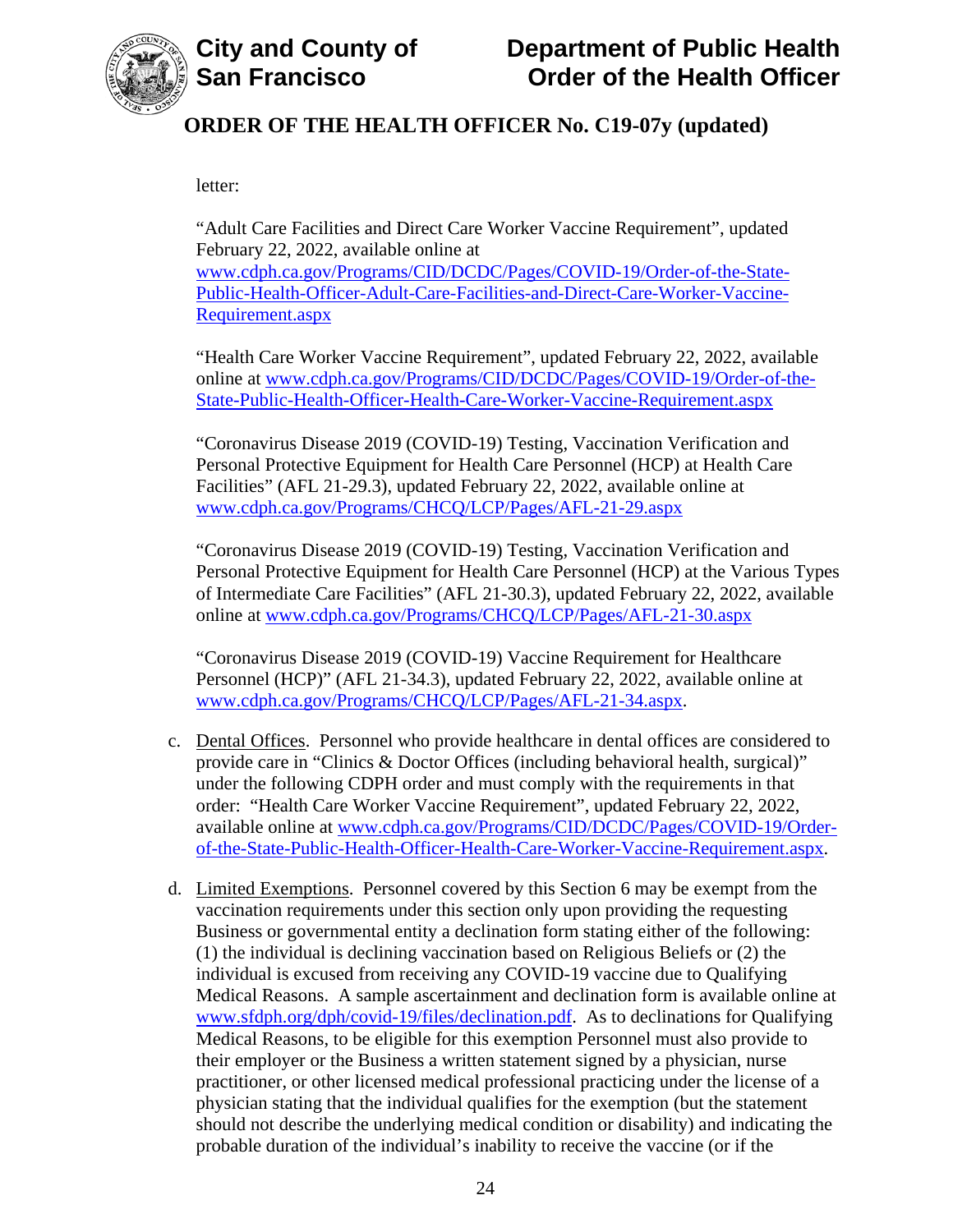



# **ORDER OF THE HEALTH OFFICER No. C19-07y (updated)**

duration is unknown or permanent, so indicate). As to declinations based on Religious Beliefs, a Business or governmental entity may seek additional information as allowed or required by applicable law to determine whether Personnel have a qualifying Religious Belief. Personnel who qualify for and are granted by the employing Business or governmental entity an exemption due to Religious Beliefs or Qualifying Medical Reasons, as provided above, must still follow at least the minimum health and safety requirements in subsection  $(a)(iv)$ , above. Nothing in this Order is intended to limit any Business's or governmental entity's ability under applicable law to determine whether they are able to offer a reasonable accommodation to Personnel with an approved exemption. Because testing and masking is not as effective as being Up-to-Date on Vaccination at preventing the spread of COVID-19, a Business may determine that the minimum requirements in subsection (a)(iv) above are not sufficient to protect the health and safety of people in High-Risk Settings.

- e. Record Keeping Requirements. Businesses or governmental entities subject to this Section 6 must maintain records with following information:
	- i. For Personnel who are Vaccinated with a Complete Initial Series, and also for Personnel where being Up-to-Date on Vaccination is required by this Order: (1) full name and date of birth; (2) vaccine manufacturer; and (3) date of vaccine administration (for first dose and, if applicable, all subsequent doses required by this Order). Nothing in this subsection is intended to prevent an employer from requesting additional information or documentation to verify vaccination status, to the extent permissible under the law.
	- ii. For unvaccinated Personnel: signed declination forms with written health care provider's statement where applicable, as described in subsection (d) above.
- f. Compliance with CDPH Orders. In addition to the requirements set forth above:
	- i. Until any more health protective requirements in this section take effect, Businesses and governmental entities with Personnel in High-Risk Settings must comply with the requirements of the CDPH Vaccination Status Order; and
	- ii. Businesses and governmental entities with Personnel in adult care facilities and Other Health Care Settings—as that term is defined in the CDPH Vaccination Status Order—must be in full compliance with the requirements of the CDPH Vaccination Status Order.
	- iii. Businesses and governmental entities with Personnel who provide services or work in facilities covered by the State Public Health Officer Order of August 5, 2021, updated most recently on February 22, 2022 (titled "Health Care Worker Vaccine Requirement"), must comply with the requirements of that order, including as that order may be amended in the future. See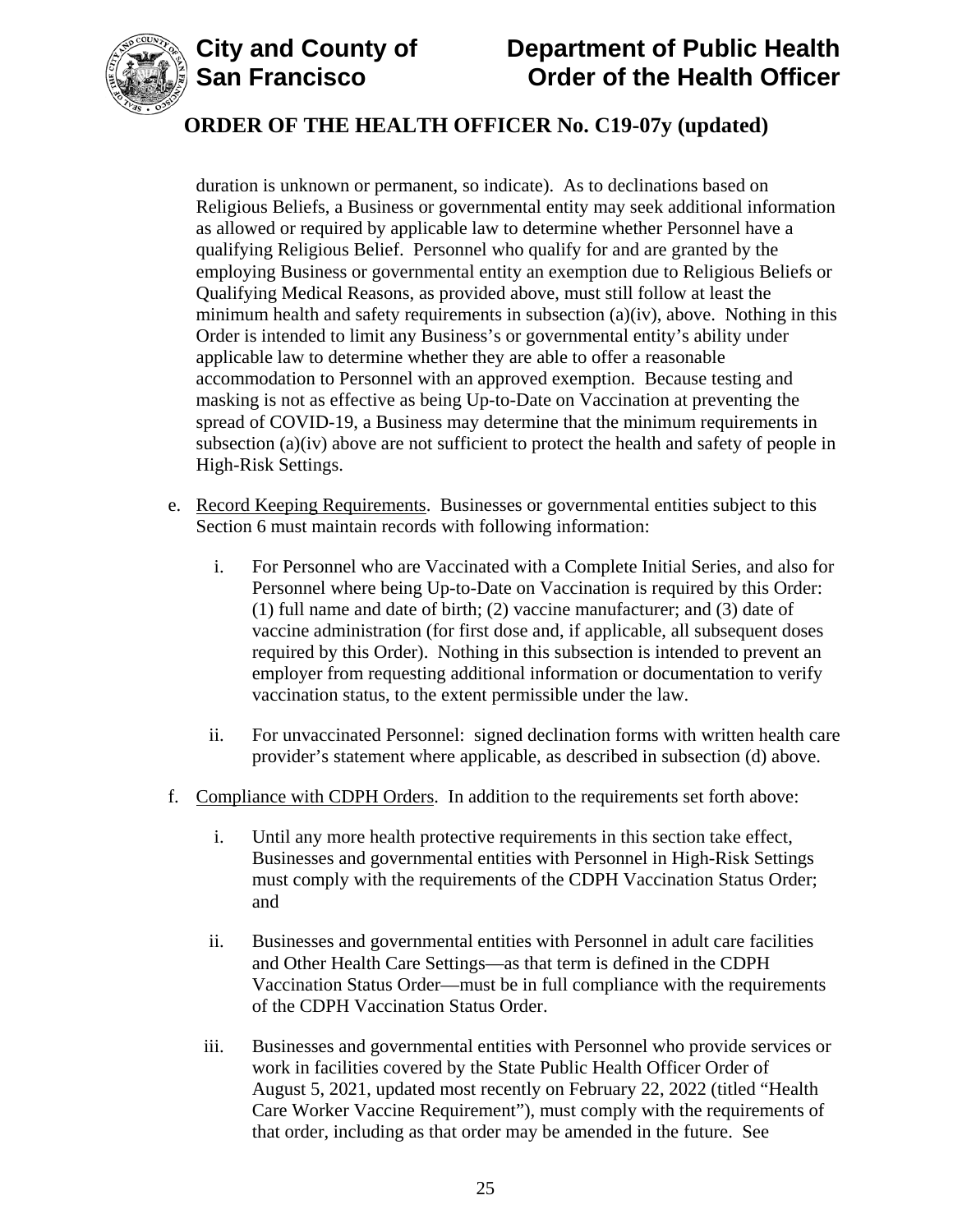

# **ORDER OF THE HEALTH OFFICER No. C19-07y (updated)**

[www.cdph.ca.gov/Programs/CID/DCDC/Pages/COVID-19/Order-of-the-](https://www.cdph.ca.gov/Programs/CID/DCDC/Pages/COVID-19/Order-of-the-State-Public-Health-Officer-Health-Care-Worker-Vaccine-Requirement.aspx)[State-Public-Health-Officer-Health-Care-Worker-Vaccine-Requirement.aspx.](https://www.cdph.ca.gov/Programs/CID/DCDC/Pages/COVID-19/Order-of-the-State-Public-Health-Officer-Health-Care-Worker-Vaccine-Requirement.aspx)

- g. Cooperation with Public Health Authorities. Businesses or governmental entities with Personnel subject to this Section 6 must cooperate with Health Officer or DPH requests for records, documents, or other information regarding the Business or governmental entity's implementation of these vaccination requirements. This cooperation includes, but is not limited to, identifying all jobs or positions within the organization and describing: (1) whether a given job or position is subject to the vaccination requirements of this Section 6, (2) how the Business or governmental entity determined a job or position is subject to vaccination requirements of this Section 6, and (3) how the Business or governmental entity is ensuring full compliance with the vaccination requirements set forth in this Section 6. Complete responses to these requests must be provided to the Health Officer or DPH promptly upon request, and in any event within three business days after receiving the request.
- h. Chart. For convenience of reference, a chart summarizing which settings and Personnel are subject to which state and local vaccination requirements is available at [https://www.sfdph.org/dph/alerts/files/C19-07-State-and-Local-Mandates-Chart.pdf.](https://www.sfdph.org/dph/alerts/files/C19-07-State-and-Local-Mandates-Chart.pdf)
- 7. Mega-Events. Compliance with State's Post-Blueprint Guidance. All Businesses, governmental entities, and other organizations hosting Mega-Events, including when held at schools or under Programs for Children and Youth as provided in Section 5 above, must comply withare strongly urged (but no longer required) to continue to follow the requirementsrecommendations in the State's Post-Blueprint Guidance for indoor Mega-Events, available online at [www.cdph.ca.gov/Programs/CID/DCDC/Pages/COVID-](https://www.cdph.ca.gov/Programs/CID/DCDC/Pages/COVID-19/Beyond-Blueprint-Framework.aspx)[19/Beyond-Blueprint-Framework.aspx,](https://www.cdph.ca.gov/Programs/CID/DCDC/Pages/COVID-19/Beyond-Blueprint-Framework.aspx) and are strongly urged to follow the recommendations in the State's Post-Blueprint Guidance for outdoorincluding requiring patrons and staff to either show proof of being Vaccinated with a Complete Initial Series or having received a negative COVID-19 Test as a condition to entry for indoor Mega-Events.
	- a. Vaccine Verification or Negative Test Requirements.
		- i. Patron Vaccination or Testing Pre-Entry Requirements. Operators or hosts of indoor Mega-Events must require all patrons to show proof, before entering the facility, of either a) being Vaccinated with a Complete Initial Series or b) having had a negative COVID-19 Test taken within one day (for antigen tests) or two days (for PCR tests) before entry into the facility. For multi-day indoor Mega-Events, patrons are not required to be Tested more than twice each week so long as each Test is done at least three days apart. Patrons age five to 11 (or their parents or guardians) must show for each such child either proof of being Vaccinated with a Complete Initial Series or a negative COVID-19 test taken within one day (for antigen tests) or two days (for PCR tests) before entry into the facility. Patrons age two to four (or their parents or guardians) must show for each such child proof of a negative COVID-19 test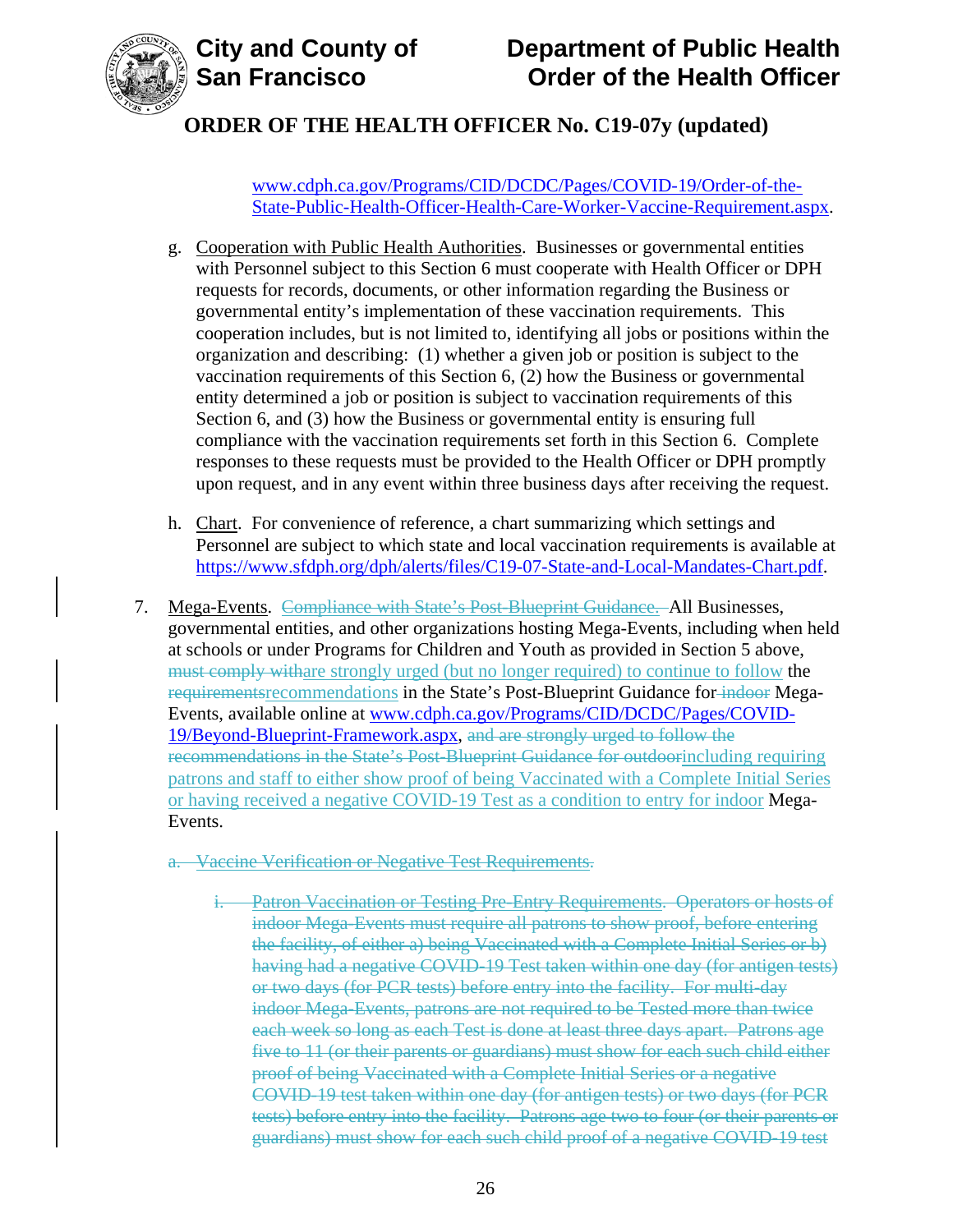

### **ORDER OF THE HEALTH OFFICER No. C19-07y (updated)**

taken within one day (for antigen tests) or two days (for PCR tests) before entry into the facility.

Operators or hosts of indoor Mega-Events may not accept a written selfattestation as proof of being Vaccinated with a Complete Initial Series. For proof of a Test, self-administered antigen testing is not acceptable at this time unless there is third-party verification—the Business must require proof of a negative Test as outlined by CDPH's guidance in the section titled "What can be used as proof of a negative pre-entry test in settings where pre-entry testing is required?", available online at www.cdph.ca.gov/Programs/CID/DCDC/Pages/COVID-19/Updated-COVID-19-Testing-Guidance.aspx#pre-entry-testing. And consistent with State rules, operators or hosts of indoor Mega-Events are required to cross check proof of being Vaccinated with a Complete Initial Series or proof of negative COVID-19 test, as provided below, for each patron age 18 and up against a photo identification, unless photo identification is integrated into the digital COVID-19 vaccine record. Under no circumstance—including in response to a claim by a patron of an exemption of any kind—is the operator or host of an indoor Mega-Event allowed to admit a patron (except children under age two) who has not shown, as listed in this subsection, proof of either being Vaccinated with a Complete Initial Series or of a negative Test. All patrons are still strongly encouraged to be Up-to-Date on Vaccination, including receipt of a Booster as soon as eligible.

ii. Staff Vaccination or Testing Pre-Entry Requirements. Operators or hosts of indoor Mega-Events must require all staff to show proof, before entering the facility, of either (1) being Vaccinated with a Complete Initial Series or (2) having a negative COVID-19 Test taken within one day (for antigen tests) or two days (for PCR tests) before entry into the facility (but staff is not required to be Tested more than twice each week so long as each Test is done at least three days apart). These requirements for staff are subject to any applicable requirements for federal, state, or local laws requiring accommodation. All staff are still strongly encouraged to be Up-to-Date on Vaccination, including receipt of a Booster as soon as eligible.

For clarity, "staff" as used in this Section 7 does not include all individuals included in the broader term "Personnel." Individuals who enter or work in a Mega-Event facility for short periods of time (*e.g.*, individuals who deliver goods or packages) are not covered by the requirements in this Section, but anyone who is present for a single event or who provides setup or post-event services onsite for even part of a day is considered staff and is covered by this Section.

iii. Masking Indoors.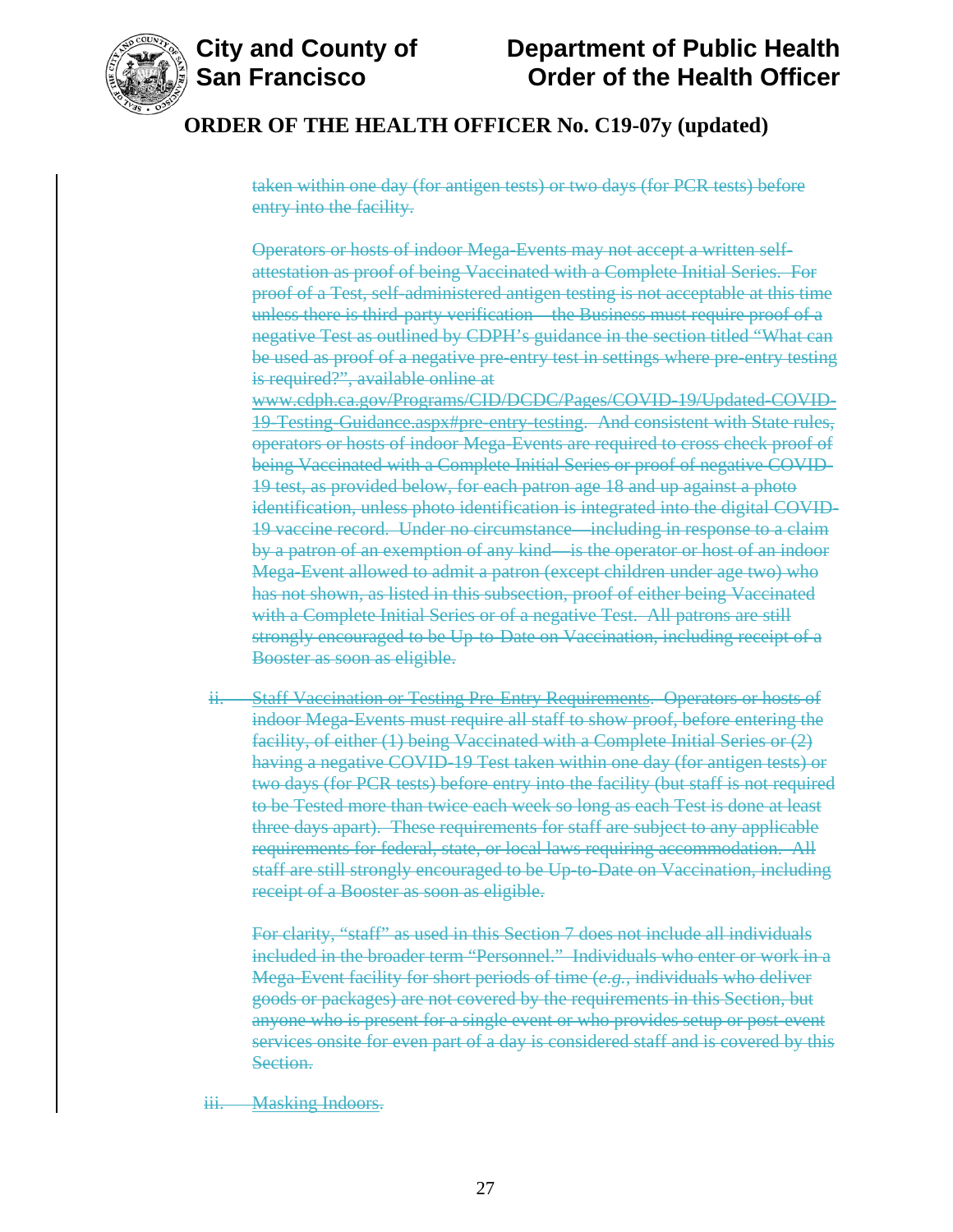

- a. Mask Recommendations. Operators or hosts of indoor Mega-Events are strongly recommended to require everyone, and especially anyone who remains Unvaccinated, to continue to wear a Well-Fitted Mask indoors, especially when people are indoors with people whose vaccination status is unknown.
- b. Providing a Well-Fitted Mask. Operators or hosts of indoor Mega-Events are encouraged to provide a Well-Fitted Mask at no cost to people (patrons and Personnel (or staff)) who do not have one upon entry inside the facility.
- b. Signage for Indoor Events. All Businesses, governmental entities, and other organizations hosting indoor Mega-Events must comply with the requirement listed in Section 4(e) above to conspicuously post signage at entrances regarding pre-entry vaccination and Testing requirements.
- c. Summary Chart. For convenience of reference, a chart summarizing the requirements for Mega-Events is available at www.sfdph.org/dph/alerts/files/C19-07-Mega-and-Large-Event-Chart.pdf.
- 8. COVID-19 Health Indicators. The City will, for the time being, continue to make publicly available on its website updated data on COVID-19 case rates, hospitalizations and vaccination rates. That information can be found online at [https://sf.gov/resource/2021/covid-19-data-and-reports.](https://sf.gov/resource/2021/covid-19-data-and-reports) The Health Officer will monitor this data, along with other data and scientific evidence, in determining whether to modify or rescind this Order, as further described in Section 2(a) above.
- 9. Incorporation of State and Local Emergency Proclamations and Federal and State Health Orders. The Health Officer is issuing this Order in accordance with, and incorporates by reference, the emergency proclamations and other federal, state, and local orders and other pandemic-related orders described below in this Section. But this Order also functions independent of those emergency proclamations and other actions, and if any State, federal, or local emergency declaration, or any State or federal order or other guidance, is repealed, this Order remains in full effect in accordance with its terms (subject to Section 13 below).
	- a. State and Local Emergency Proclamations. This Order is issued in accordance with, and incorporates by reference, the March 4, 2020 Proclamation of a State of Emergency issued by the Governor, the February 25, 2020 Proclamation by the Mayor Declaring the Existence of a Local Emergency, and the March 6, 2020 Declaration of Local Health Emergency Regarding Novel Coronavirus 2019 (COVID-19) issued by the Health Officer, as each of them have been and may be modified, extended, or supplemented.
	- b. State Health Orders. This Order is also issued in light of the various orders, directives, rules, and regulations of the State, including, but not limited to, those of the State's Public Health Officer and Cal/OSHA. The State has expressly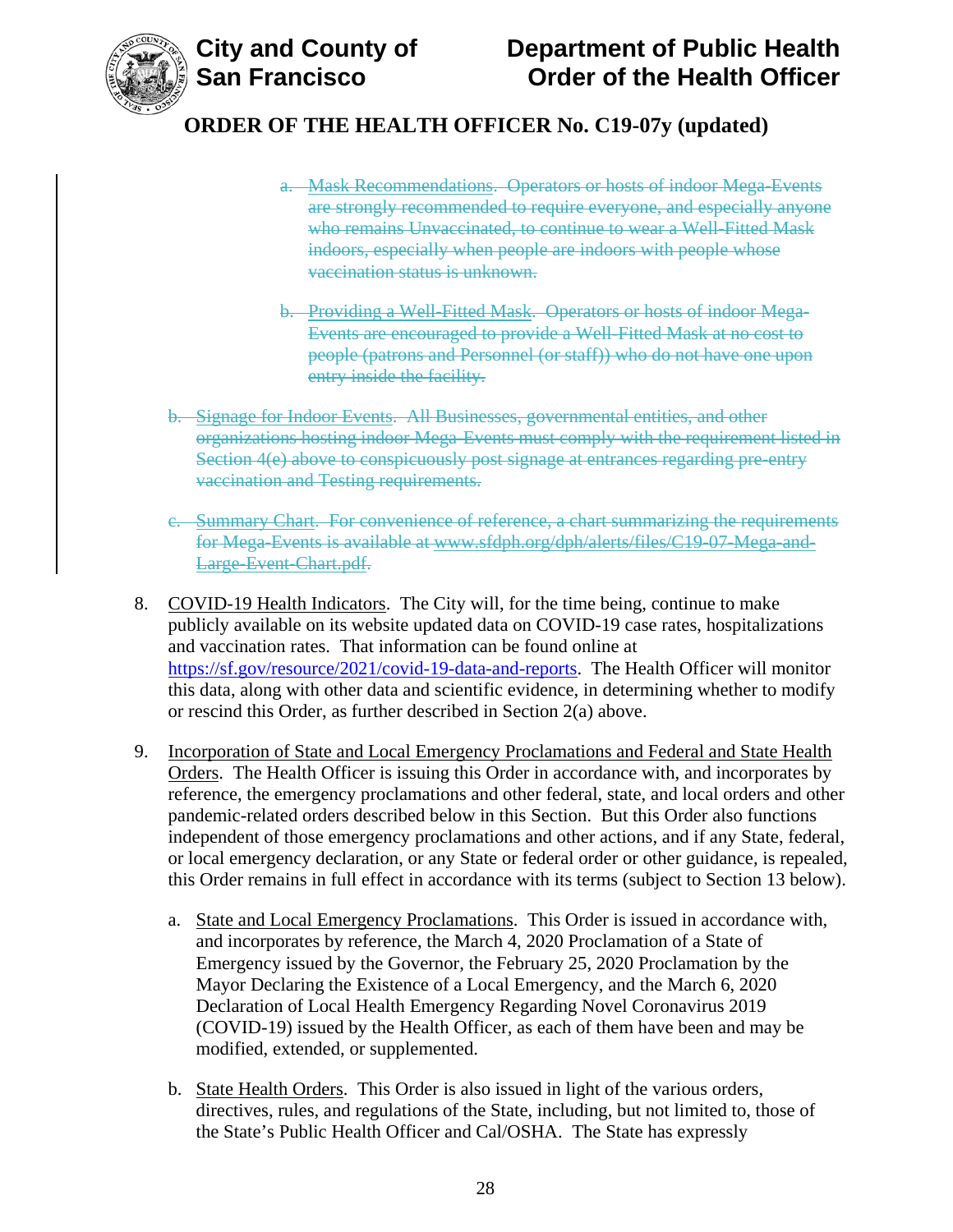



acknowledged that local health officers have authority to establish and implement public health measures within their respective jurisdictions that are more restrictive than those implemented by the State Public Health Officer.

c. Federal Orders. This Order is further issued in light of federal emergency declarations and orders, including, but not limited to, the January 20, 2021 Executive Order on Protecting the Federal Workforce and Requiring Mask-Wearing, which requires all individuals in Federal buildings and on Federal land to wear masks, maintain physical distance, and adhere to other public health measures, and the February 2, 2021 Order of the CDC, which requires use of masks on public transportation, as each of them may have been and may be modified, extended or supplemented.

#### 10. Obligation to Follow Stricter Requirements of Orders.

Based on local health conditions, this Order includes a limited number of health and safety restrictions that are more stringent or more detailed than those contained under State orders. Where a conflict exists between this Order and any state or federal public health order related to the COVID-19 pandemic, the most restrictive provision (*i.e.*, the more protective of public health) controls. Consistent with California Health and Safety Code section 131080 and the Health Officer Practice Guide for Communicable Disease Control in California, except where the State Health Officer may issue an order expressly directed at this Order and based on a finding that a provision of this Order constitutes a menace to public health, any more restrictive measures in this Order continue to apply and control in this County.

### 11. Obligation to Follow Health Officer Orders and Directives and Mandatory State Guidance.

In addition to complying with all provisions of this Order, all individuals and entities, including all Businesses and governmental entities, must also follow any applicable orders and directives issued by the Health Officer (available online at [www.sfdph.org/healthorders](http://www.sfdph.org/healthorders) and [www.sfdph.org/directives\)](https://www.sfdph.org/directives) and any applicable mandatory guidance issued by the State Health Officer or California Department of Public Health. To the extent that provisions in the orders or directives of the Health Officer and the mandatory guidance of the State conflict, the more restrictive provisions (*i.e.*, the more protective of public health) apply. In the event of a conflict between provisions of any previously-issued Health Officer order or directive and this Order, this Order controls over the conflicting provisions of the other Health Officer order or directive.

#### 12. Enforcement.

Under Government Code sections 26602 and 41601 and Health and Safety Code section 101029, the Health Officer requests that the Sheriff and the Chief of Police in the County ensure compliance with and enforce this Order. The violation of any provision of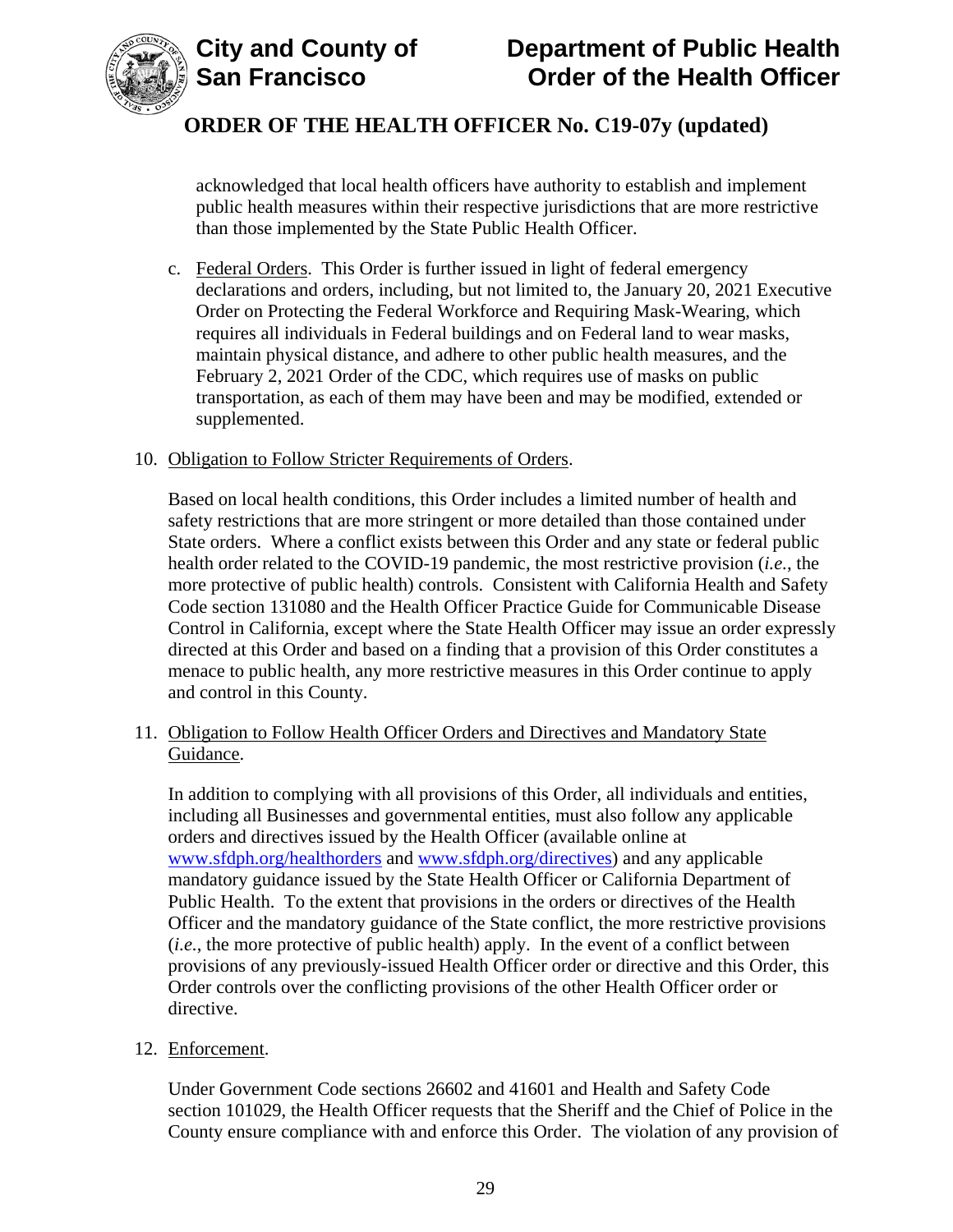

# **ORDER OF THE HEALTH OFFICER No. C19-07y (updated)**

this Order (including, without limitation, any health directives) constitutes an imminent threat and immediate menace to public health, constitutes a public nuisance, and is punishable by fine, imprisonment, or both. DPH is authorized to respond to such public nuisances by issuing Notice(s) of Violation and ordering premises vacated and closed until the owner, tenant, or manager submits a written plan to eliminate all violations and DPH finds that plan satisfactory. Such Notice(s) of Violation and orders to vacate and close may be issued based on a written report made by any City employees writing the report within the scope of their duty. DPH must give notice of such orders to vacate and close to the Chief of Police or the Chief's designee to be executed and enforced by officers in the same manner as provided by San Francisco Health Code section 597. As a condition of allowing a Business to reopen, DPH may impose additional restrictions and requirements on the Business as DPH deems appropriate to reduce transmission risks, beyond those required by this Order and other applicable health orders and directives.

#### 13. Effective Date.

This Order is effective at 12:01 a.m. on June 15, 2021 and will continue, as updated, to be in effect until the Health Officer rescinds, supersedes, or amends it in writing. The changes made in the March  $\frac{1031}{2022}$  update are effective at 12:01 a.m. on March 11April 1, 2022.

#### 14. Relation to Other Orders of the San Francisco Health Officer.

At 12:01 a.m. on March  $\frac{11}{\text{April 1}}$ , 2022, this Order revises and entirely replaces the prior update to Health Officer Order No. C19-07y (issued March  $210$ , 2022). Leading up to and in connection with the effective date of this Order, the Health Officer has rescinded a number of other orders and directives relating to COVID-19, including those listed in the Health Officer's Omnibus Rescission of Health Officer Orders and Directives, dated June 11, 2021. On and after the effective date of this Order, the following orders and directives of the Health Officer shall continue in full force and effect: Order Nos. C19-16 (hospital patient data sharing), C19-18 (vaccine data reporting), C19-19 (minor consent to vaccination), and C19-20 (test collection sites); and the directives that this Order references in Sections 3 and 5, as the Health Officer may separately amend or later terminate any of them. Health Officer Order No. C19-15 was also reinstated on August 19, 2021, and remains in effect as outlined in that order (including as it is amended in the future). Also, this Order also does not alter the end date of any other Health Officer order or directive having its own end date or that continues indefinitely.

#### 15. Copies.

The County must promptly provide copies of this Order as follows: (1) by posting on the DPH website [\(www.sfdph.org/healthorders\)](https://www.sfdph.org/healthorders); (2) by posting at City Hall, located at 1 Dr. Carlton B. Goodlett Pl., San Francisco, CA 94102; and (3) by providing to any member of the public requesting a copy.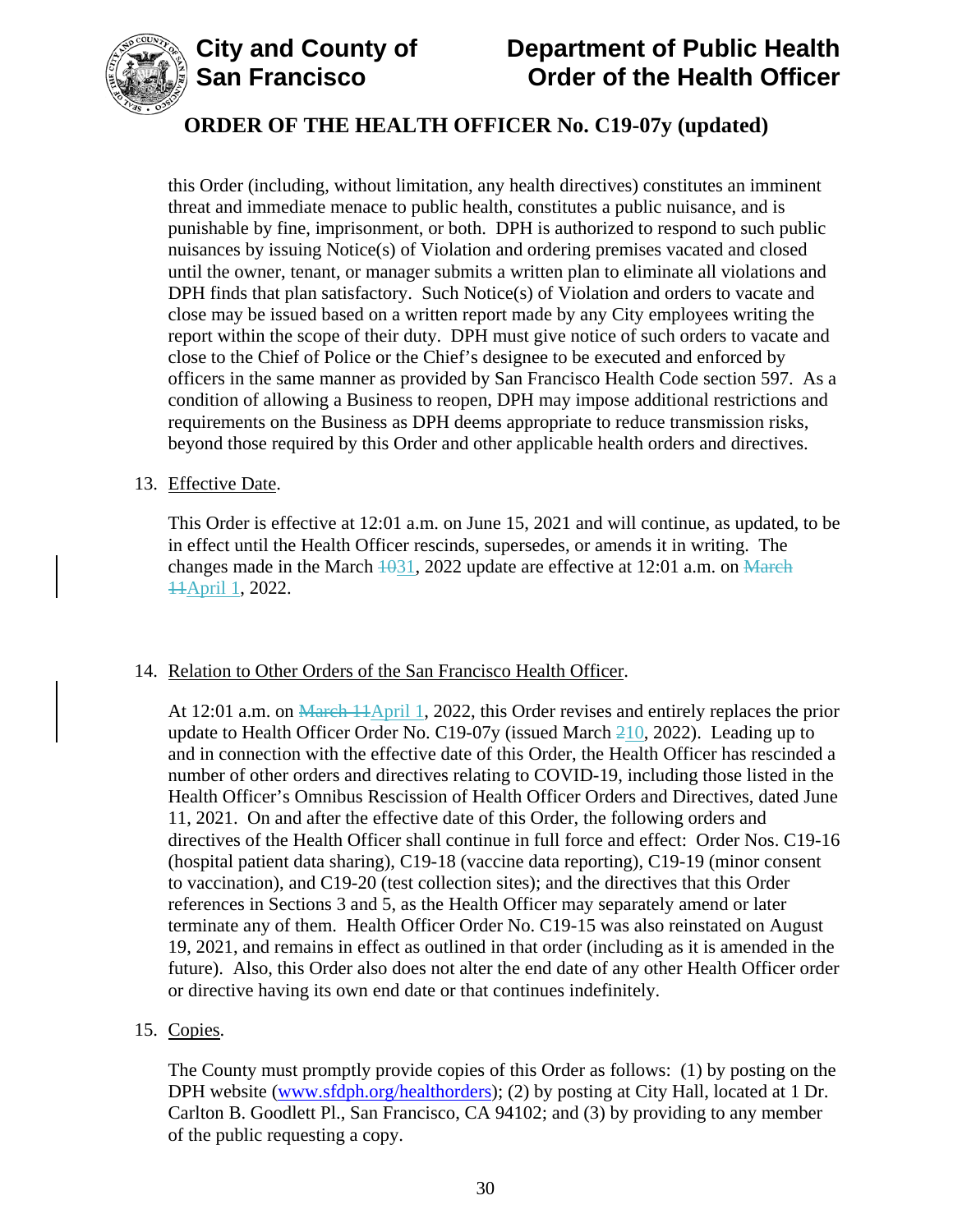

# **ORDER OF THE HEALTH OFFICER No. C19-07y (updated)**

## 16. Severability.

If a court holds any provision of this Order or its application to any person or circumstance to be invalid, then the remainder of the Order, including the application of such part or provision to other persons or circumstances, shall not be affected and shall continue in full force and effect. To this end, the provisions of this Order are severable.

### **IT IS SO ORDERED:**

Susan Philip, MD, MPH, Dated: March  $\frac{1031}{2022}$ Health Officer of the City and County of San Francisco

Attachment:

• Appendix A – Face Covering Requirements (last updated March  $\frac{1031}{2022}$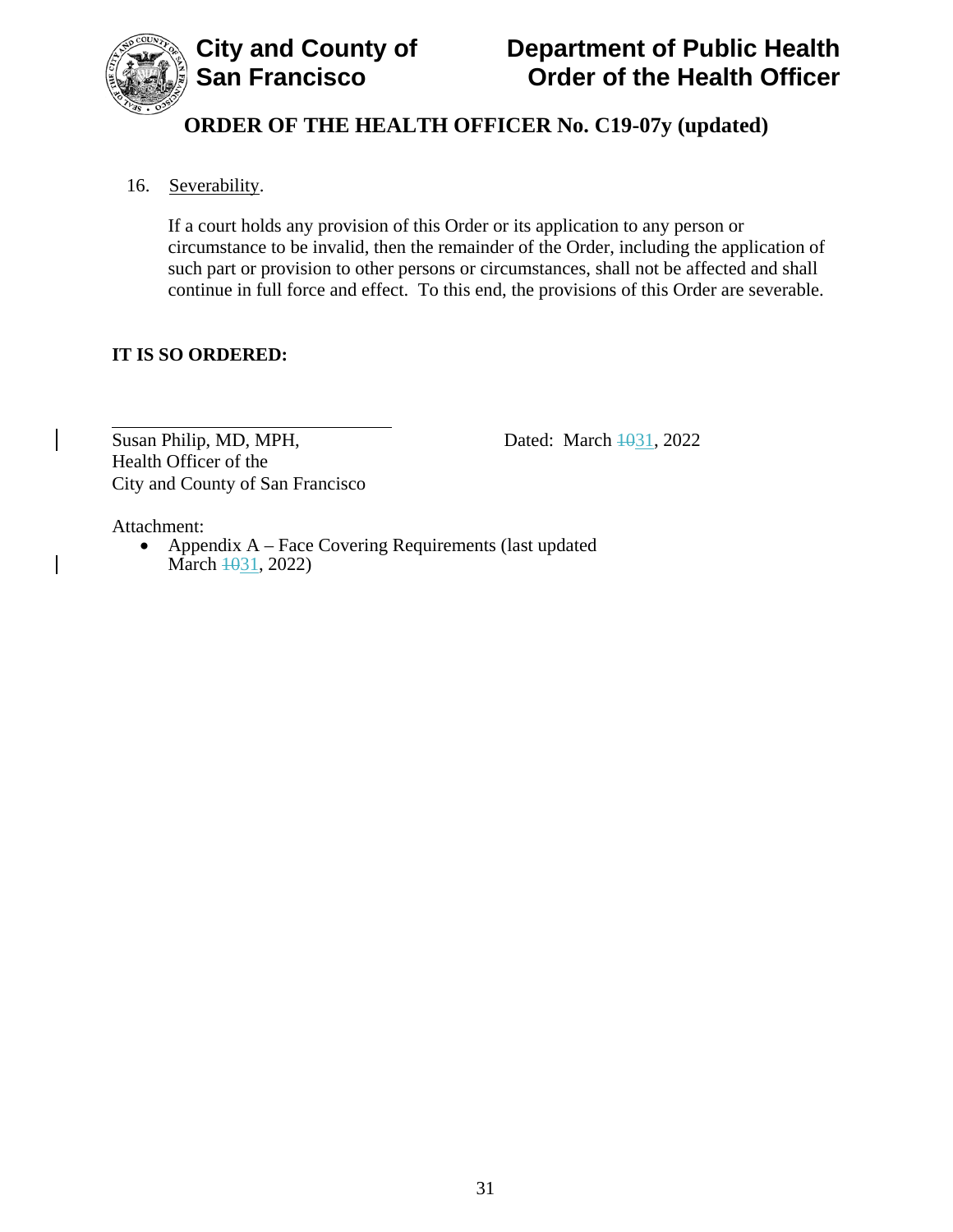#### **[March 1031, 2022]**

#### 1. General Recommendation to Wear a Well-Fitted Mask; Requirement in Limited Indoor Settings.

The intent of this Order and the masking rules in this Appendix is to align with the masking rules and recommendations issued by the State of California and the federal government, with this Appendix providing additional information for specific situations to help Businesses, governmental entities, and individuals comply with those rules and recommendations and make informed choices to improve safety during the pandemic.

Everyone, including even people who are Vaccinated with a Complete Initial Series or are Up-to-Date on Vaccination (meaning they have completed their initial course of vaccination and have received a Booster once eligible for a Booster, as further defined in Section 1 of the body of the Order), is strongly recommended, for the time being, to continue to wear a Well-Fitted Mask in indoor public settings in the following situations:

- When an individual wants added protection based on individual risk tolerance, for example, when indoors with people whose vaccination status is unknown. People should respect an individual's decision to wear face coverings even in settings where they are not otherwise required, and no Business or other person should take an adverse action against individuals who chose to <del>do so, subject</del>wear a face covering to the exemptions and allowances in Sections 4 through 5, below. protect their health.
- When there is a higher risk of community spread and infection, such as during surges caused by future variants.
- When an individual, or someone with whom an individual lives or works, is at a higher risk of a negative health outcome, such as older and immuno-compromised individuals.

Additional Face Covering Requirements may be imposed elsewhere in this Order or by state or federal rules or regulations.

Also, everyone is required to wear a Well-Fitted Mask, regardless of vaccination status, in the following indoor settings: public transportation and public transportation facilities; TK-12 schools and childcare (through March 11, 2022, consistent with State rules, as provided in associated directives issued by the Health Officer);; emergency shelters and cooling and heating centers; High-Risk Settings (as defined in Section 1 of the Order); health care and other long-term care and adult and senior care facilities where masking is required by regulatory orders and rules; and anywhere else that federal or state health orders require doing so, as described in Section 3(b)(i) of the Order and this Appendix. For public transportation and public transportation facilities, masks are required indoors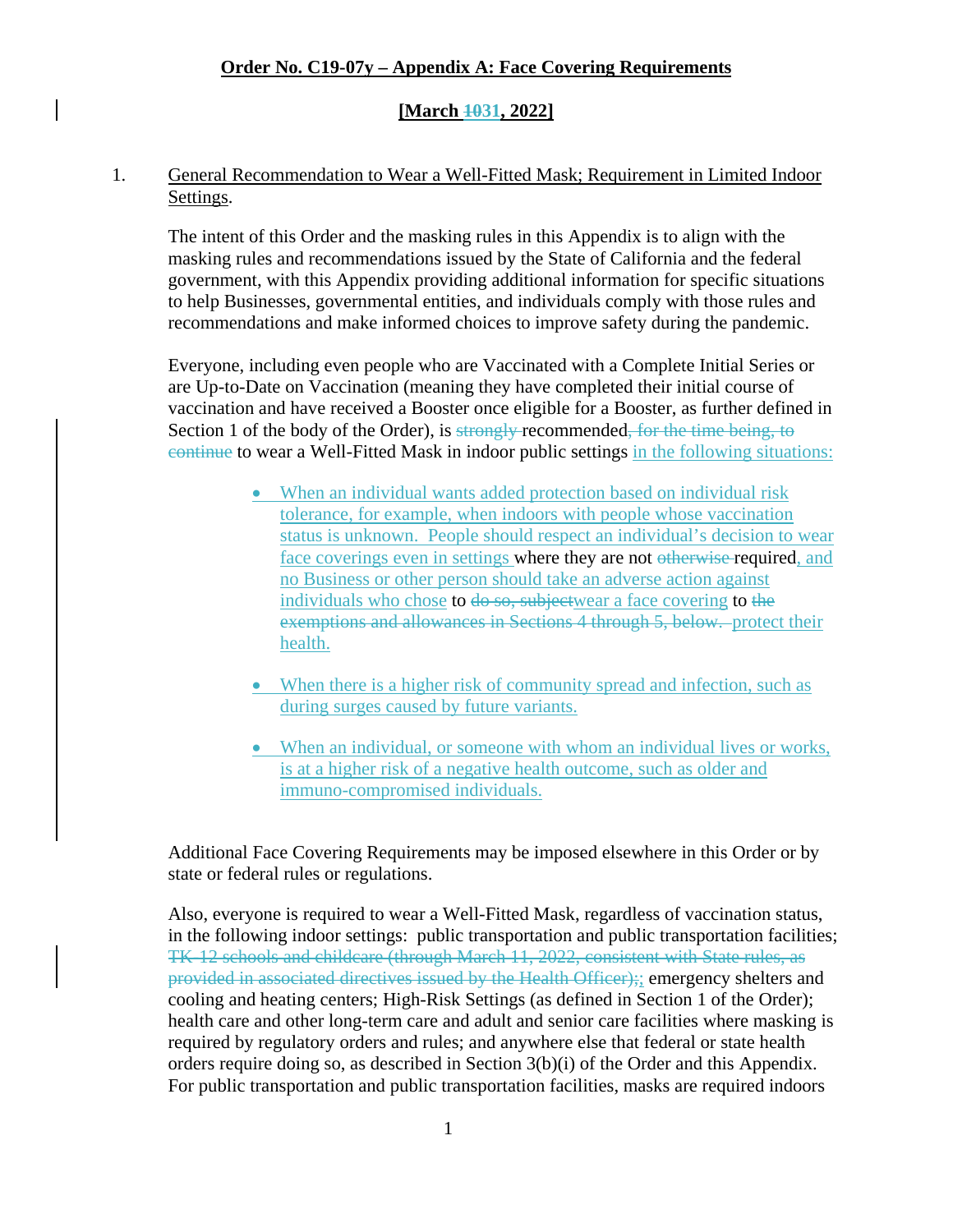## **[March 1031, 2022]**

under this Order as well as under federal law (with the United States Transportation Security Administration recently announcing its extension of an indoor mask mandate for public transit through at least April 18, 2022) and the CDPH Guidance for the Use of Face Masks.

Employees may be subject to additional restrictions or be required to provide additional documentation under state or federal laws and regulations, including Cal/OSHA's regulations. Businesses and other entities must adhere to applicable Cal/OSHA regulations relating to COVID-19 health and safety measures in the workplace and should frequently check for updates to those regulations such as by checking online at [www.dir.ca.gov/dosh/coronavirus/covid19faqs.html.](https://www.dir.ca.gov/dosh/coronavirus/covid19faqs.html)

And as provided in Section 6 below, individual Businesses, governmental entities, or venue operators or hosts may impose requirements regarding masking, in addition to those in this Order, that are more protective of public health.

2. Ventilation.

Businesses and operators of other public and private facilities where people may remove their Well-Fitted Masks indoors are encouraged to use at least one of the following ventilation strategies: (1) all available windows and doors accessible to fresh outdoor air are kept open as long as air quality and weather conditions permit; (2) fully operational HVAC system; or (3) appropriately sized portable air cleaners in each room. For clarity, if windows and doors are closed due to air quality or weather conditions, then a Business or operator of a public or private facility should whenever feasible follow at least one of remaining ventilation strategies before allowing people to remove their Well-Fitted Masks under this Order.

#### 3. Proof of Vaccination.

Businesses, governmental entities, and other venue operators or hosts are encouraged to require people to provide proof that they are Vaccinated with a Complete Initial Series or are Up-to-Date on Vaccination (including receipt of a Booster once Booster-Eligible) before allowing people to remove their Well-Fitted Mask indoors. And as provided in the Order, each Business, governmental entity, and other entity that is required to confirm proof of being Vaccinated with the Complete Initial Series is strongly urged to implement measures as soon as possible to require its patrons and staff (as distinct from Personnel) to be Up-to-Date on Vaccination, including requiring them to show proof of receipt of a Booster once they are eligible.

Despite the easing of masking requirements under this update to the Order, Businesses, governmental entities, and other venue operators or hosts may still require all patrons to wear a Well-Fitted Mask in their facilities. And no person can be prevented from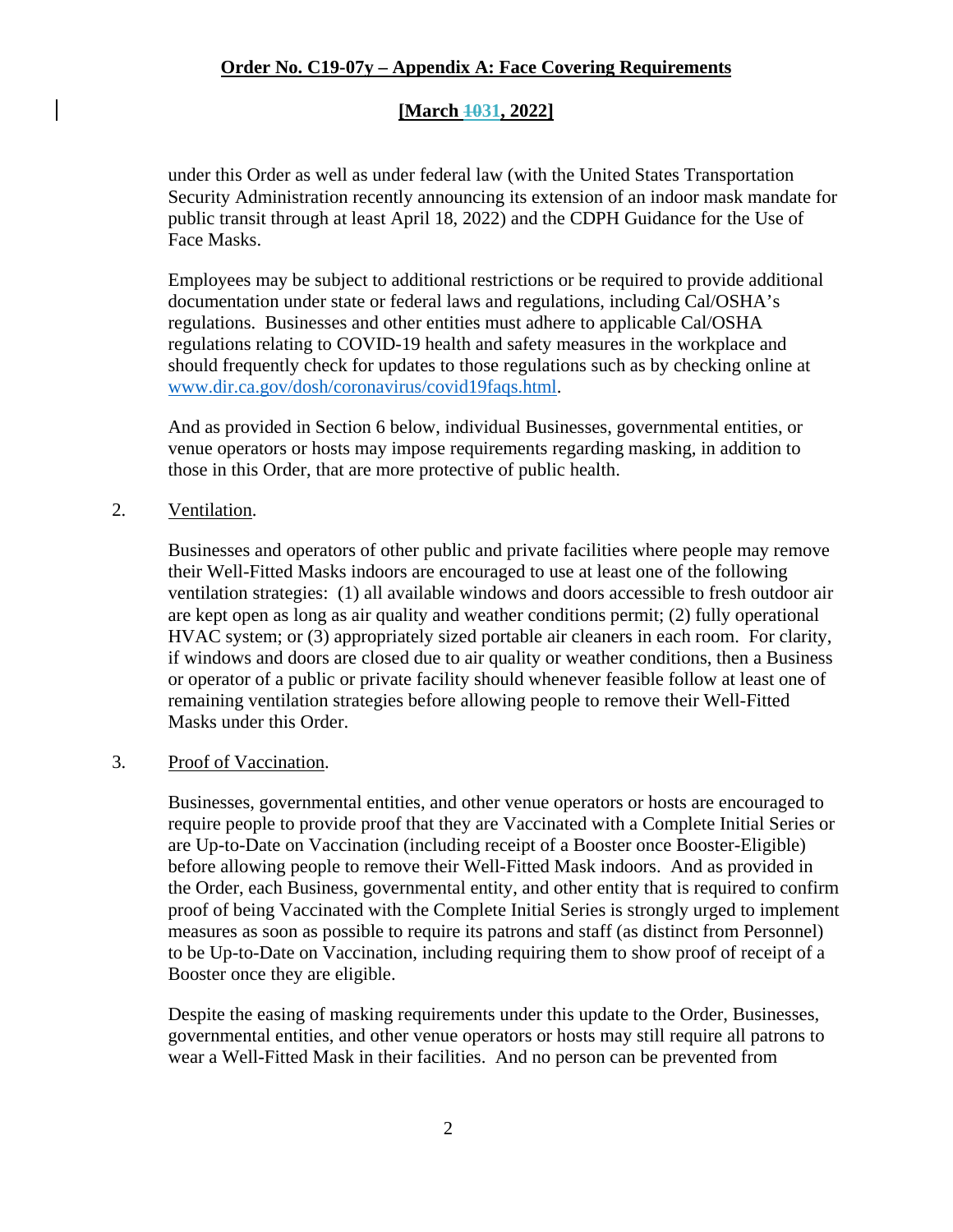#### **[March 1031, 2022]**

wearing a Well-Fitted Mask as a condition of participation in an activity or entry into a Business.

- 4. Status-Based Exemptions. The following exemptions apply in the limited situations where Well-Fitted Masks are still required under this Order.
	- a. Medical or Safety Exemption. A person does not need to wear a Well-Fitted Mask when they can show: (1) a medical professional has provided a written exemption to the Face Covering Requirement, based on the person's medical condition, other health concern, or disability; or (2) that they are hearing impaired, or communicating with a person who is hearing impaired, where the ability to see the mouth is essential for communication; or (3) wearing a Well-Fitted Mask while working would create a risk to the person related to their work as determined by local, state, or federal regulators or workplace safety guidelines. In accordance with CDPH and CDC guidelines, if a person is required by this Order to wear a Well-Fitted Mask but is exempt from wearing one under this paragraph, they still must wear an alternative face covering, such as a face shield with a drape on the bottom edge, unless they can show either: (1) a medical professional has provided a written exemption to this alternative face covering requirement, based on the person's medical condition, other health concern, or disability; or (2) wearing an alternative face covering while working would create a risk to the person related to their work as determined by local, state, or federal regulators or workplace safety guidelines.

A Well-Fitted Mask should also not be used by anyone who has trouble breathing or is unconscious, incapacitated, or otherwise unable to remove the Well-Fitted Mask without assistance.

- b. Children. In accordance with CDPH and CDC guidelines, any child younger than two years old must not wear a Well-Fitted Mask because of the risk of suffocation. When required to do so by this Order, Children age two to nine years must wear Well-Fitted Masks to the greatest extent feasible. Children age two to nine years may wear an alternative face covering (as that term is described in Section 4(a), above) if their parent or caregiver determines it will improve the child's ability to comply with this Order. Children age two to nine and their accompanying parents or caregivers should not be refused any essential service based on a child's inability to wear a Well-Fitted Mask (for example, if a four-year old child refuses to keep a Well-Fitted Mask on in a grocery store), but the parent or caregiver should when possible take reasonable steps to have the child, when required to do so by this Order, wear a Well-Fitted Mask to protect others and minimize instances when children without Well-Fitted Masks are brought into settings with other people. Parents and caregivers of children age two to nine years must supervise the use of Well-Fitted Masks to ensure safety and avoid misuse. Children must wear face coverings in schools as required under State health rules.
- c. Personal Protective Equipment. A person required by this Order to wear a Well-Fitted Mask does not need to do so when wearing personal protective equipment ("PPE") that is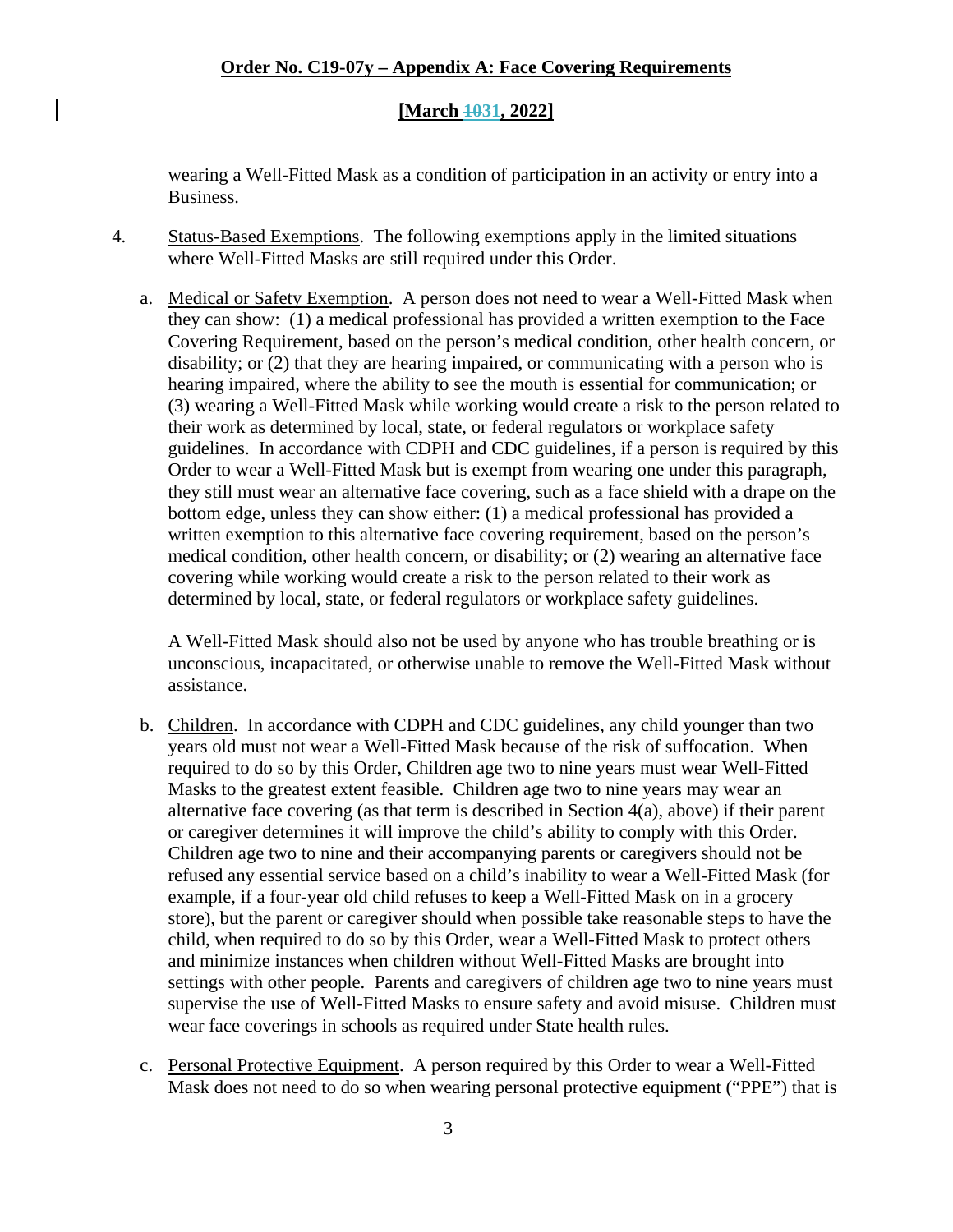### **[March 1031, 2022]**

more protective than a Well-Fitted Mask, including when required by (i) any workplace policy or (ii) any local, state, or federal law, regulation, or other mandatory guidance. When a person is not required to wear such PPE and in an indoor public setting, they must wear a Well-Fitted Mask or PPE that is more protective unless otherwise exempted under this Order.

#### 5. Activity- and Location-Based Exemptions.

The activity- and location-based exemptions in this Section apply to everyone in the designated settings where this Order requires everyone, regardless of vaccination status, to wear a Well-Fitted Mask. To the extent allowed under Face Covering Requirements and subject to any additional health restrictions a particular Business, governmental entity, or other venue operator or host may impose for a facility or other setting it owns, operates, or controls, people in settings where this Order requires wearing a Well-Fitted Mask are not required do so in any of the following situations:

- a. Indoor Public Setting While Alone or With a Member of Household. A person does not need to wear a Well-Fitted Mask when they are alone or with a member of their Household in a public building or completely enclosed space such as an office, and people who are not part of their Household are not likely to be in the same space. If someone who is not part of a person's Household enters the enclosed space, both people must wear a Well-Fitted Mask for the duration of the interaction unless otherwise exempt under Sections 4 and 5 of this Appendix.
- b. Active Eating and Drinking. People may remove their Well-Fitted Mask while actively eating or drinking.
- c. Showering, Personal Hygiene, or Sleeping. People may remove their Well-Fitted Mask only while showering or actively engaging in personal hygiene that requires removal of the Well-Fitted Mask. People may remove their Well-Fitted Mask while sleeping in indoor public settings.

#### 6. Minimum Requirements; Ability to Adopt More-Restrictive Measures.

This Order establishes the minimum requirements related to indoor masking. Nothing in this Order, including this Appendix A, is intended to reduce any other federal, state, or local legal requirements or otherwise modify them in a way that is less protective of public health, or to limit an individual Business' or governmental entity's choices to take more health protective measures. Businesses or governmental entities may impose further restrictions that are more protective of public health than the minimum requirements under this Order, including, without limitation, requiring patrons or Personnel to be Vaccinated with a Complete Initial Series or Up-to-Date on Vaccination, requiring them to wear a Well-Fitted Mask, or taking other measures that meet their operational needs (such as, by way of example only, mandating that people be Up-to-